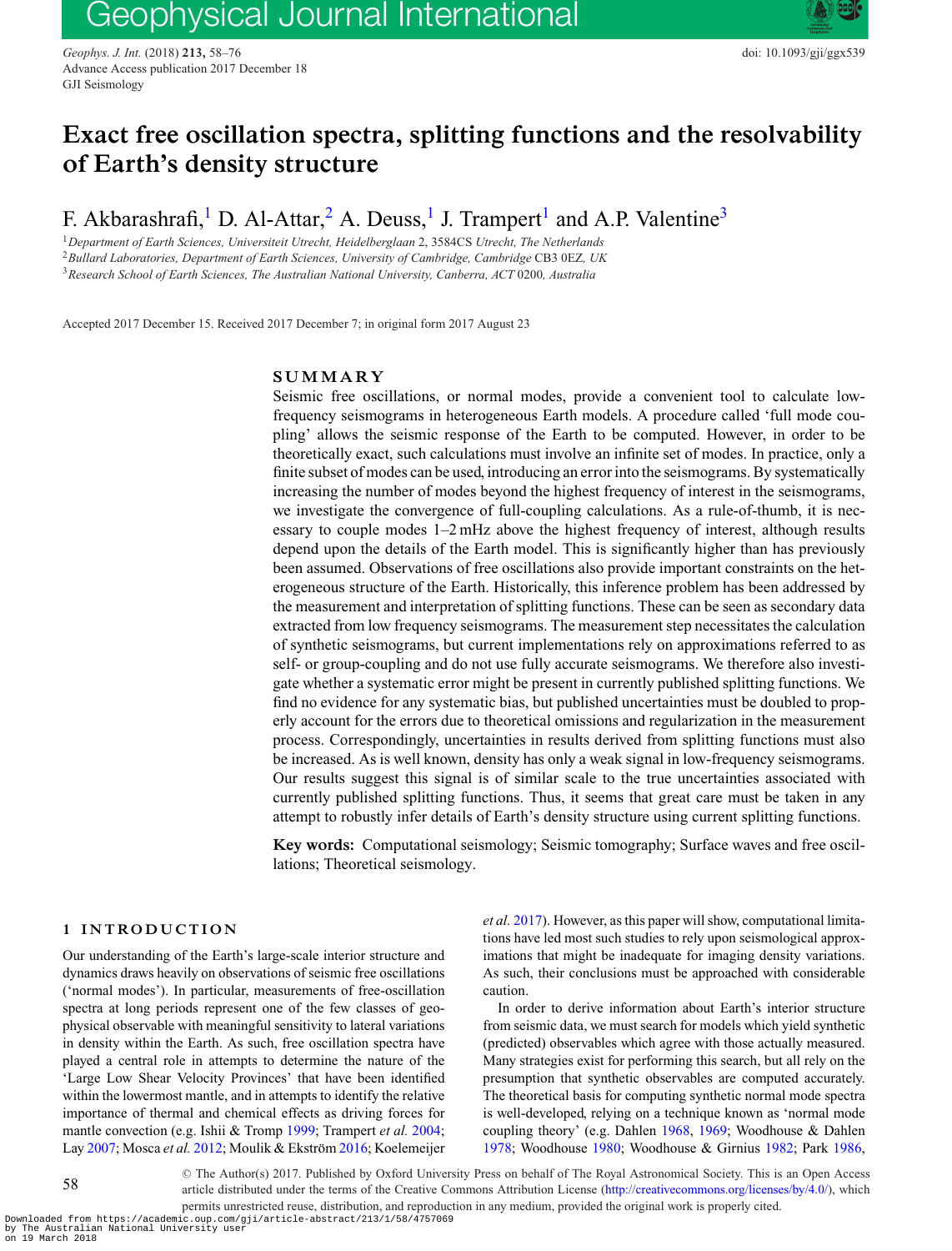[1987,](#page-14-10) [1990;](#page-14-13) Romanowicz [1987;](#page-14-12) Tromp & Dahlen 1990; Lognonné [1991;](#page-14-14) Hara *et al.* [1991,](#page-14-15) [1993;](#page-14-16) Um & Dahlen [1992;](#page-14-17) Deuss & Woodhouse [2001;](#page-14-18) Al-Attar *et al.* [2012;](#page-13-0) Yang & Tromp [2015;](#page-15-2) Lau *et al.* [2015\)](#page-14-19). Unlike some earlier studies, our calculations are based on the work of Al-Attar *et al.* [\(2012\)](#page-13-0) and take the full effect of 3-D density variations into account, following the theory developed in Woodhouse [\(1980\)](#page-14-8). Our calculations also allow us to take attenuation fully into account, although in the examples shown in this paper, only the spherically symmetric attenuation profile of PREM (Dziewonski & Anderson [1981\)](#page-14-20) is used. Thus, our framework is physically complete, and allows the seismic response of any Earthlike body to be expressed exactly. However, the resulting expressions involve an infinite series expansion. This must be truncated in any computational implementation of the theory, introducing a truncation error within the synthetic spectra.

Various common truncation schemes exist, motivated from physical principles. Computational costs scale unpleasantly with the number of terms retained in the series, so early studies had little choice but to adopt simplifying strategies. The most limiting approximation is known as 'self-coupling', while 'group-coupling' incorporates additional terms (we explain the distinction in more detail below). However, a number of studies, starting with Deuss & Woodhouse [\(2001\)](#page-14-18), have demonstrated that neither can be relied upon within the frequency range of interest. In particular, Al-Attar *et al.* [\(2012\)](#page-13-0) highlighted that use of either the self- or group-coupling approximations when computing synthetic spectra leads to errors of similar magnitude to the signal likely to be attributable to lateral variations in density within the Earth. Subsequently, a comprehensive study by Yang & Tromp [\(2015\)](#page-15-2) concluded that self-coupling is 'marginally acceptable' when considering spectra below around 1.5 mHz, and 'unacceptable' above this point. Group-coupling was found to also yield significant errors, albeit at a lower level than in self-coupling. In principle, one could envisage improving group-coupling strategies by computing coupling strengths between modes—perhaps based on the work of Park [\(1987\)](#page-14-10)—and ensuring that all significant interactions are accounted for. However, the notion of coupling strength is itself based on single-scattering approximations, and it is not clear how accurate the results would be.

The optimal approach is therefore to adopt a strategy known as 'full-coupling'. Despite the name, this continues to involve a truncation of the infinite series, but whereas self- and group-coupling are based around the presumption that the series is dominated by only a few terms, full-coupling aims to retain all terms that have any potential to contribute significantly; again, a more precise definition will be given in due course. Building on the existing body of work, the first aim of the present paper is to identify more precisely the conditions under which full-coupling can be regarded as 'sufficiently accurate'.

This information then permits us to perform high-quality synthetic experiments to address the second question: can robust information about earth structure be inferred from measurements of 'splitting functions' (Woodhouse & Giardini [1985;](#page-15-3) Giardini *et al.* [1987,](#page-14-21) [1988\)](#page-14-22)? These are a particular representation of information derived from seismic spectra, and they are an important ingredient in many current models of Earth structure (e.g. Ritsema *et al.* [1999;](#page-14-23) Ishii & Tromp [1999;](#page-14-0) Trampert *et al.* [2004;](#page-14-1) Ritsema *et al.* [2011;](#page-14-24) Mosca et al. [2012;](#page-14-3) Moulik & Ekström [2016;](#page-14-4) Koelemeijer *et al.* [2017\)](#page-14-5). However, the theory that connects splitting functions to structural parameters relies upon precisely the same assumptions as are inherent to self- and group-coupling. Given that these have been demonstrated to introduce significant bias into synthetic spectra, are splitting function inferences meaningful? The answer is not a

foregone conclusion—the validity of any approximation is entirely context-specific—but the question must clearly be addressed. The first to address this question were Resovsky & Ritzwoller [\(1998\)](#page-14-25). Being limited in computational resources, they estimated the theoretical error by a transfer function. Having at our disposal an arbitrarily precise forward solver, we can, for the first time, quantify this theoretical error properly.

We therefore perform a simple, but definitive test: we compute accurate synthetic seismograms for the earth model S20RTS (Ritsema *et al.* [1999\)](#page-14-23), making use of full-coupling. We then measure splitting functions from this data set as if it were observed data. We also compute the 'true' splitting functions, by calculating the appropriate radial integrals for the known input model. Comparing the two, we find noticeable discrepancies. Repeating the experiment for synthetic spectra using the self-coupling approximation allows us to separate the contribution from theoretical approximations and regularization in the uncertainty of the measured splitting functions. Finally repeating the experiment for models where density perturbations are set to zero, we conclude that splitting functions are contaminated by a significant approximation error, a similar regularization error and contain a density signal of the level of the total measurement uncertainty.

## 2 THEORETICAL BACKGROUND

Imaging the Earth's interior involves searching for the model parameters which can match observed seismic data. We therefore require a forward model, or a way to compute the observations that we would expect to see if the earth had any given structure. Ideally, this forward model needs to encapsulate the full physics of wave propagation. If it does not, the seismograms predicted for each candidate structure will be inaccurate, and the results of the imaging process may be biased by this systematic error (for a full discussion, see Valentine & Trampert [2016\)](#page-14-26).

# **2.1 The forward problem**

'Normal mode seismology' represents one framework for constructing a seismological forward model, particularly suited to lowfrequency, global-scale simulations. The theory incorporates all important physical effects, and can be used to produce seismograms that faithfully reproduce physical reality. However, the computational resources required are significant, rendering full calculations intractable for early studies. As a result, a variety of simplifications were developed. These can greatly reduce the computational costs, at the expense of a degradation in accuracy. A brief, self-contained account of the underlying theory is given in Appendix, emphasizing how and why these various approximations can be introduced. Here, we sketch some key points.

# *2.1.1 Reference eigenfunctions*

For any spherically symmetric reference model (e.g. PREM, Dziewonski & Anderson [1981\)](#page-14-20), it is relatively straightforward to compute eigenfunctions  $S_k$  and their associated eigenfrequencies  $\omega_k$ ; each pair  $(\mathcal{S}_k, \omega_k)$  represents one 'normal mode' (e.g. Woodhouse [1988\)](#page-15-4). Conventionally, four indices are used to describe the modes:  $k \rightarrow (q, l, m, n)$ , with *q* denoting the 'class' (principally 'spheroidal',  $q = S$ , or 'toroidal',  $q = T$ ); *l*, the angular degree, and *m*, the azimuthal order, identifying the spherical harmonic  $Y_{lm}(\theta, \phi)$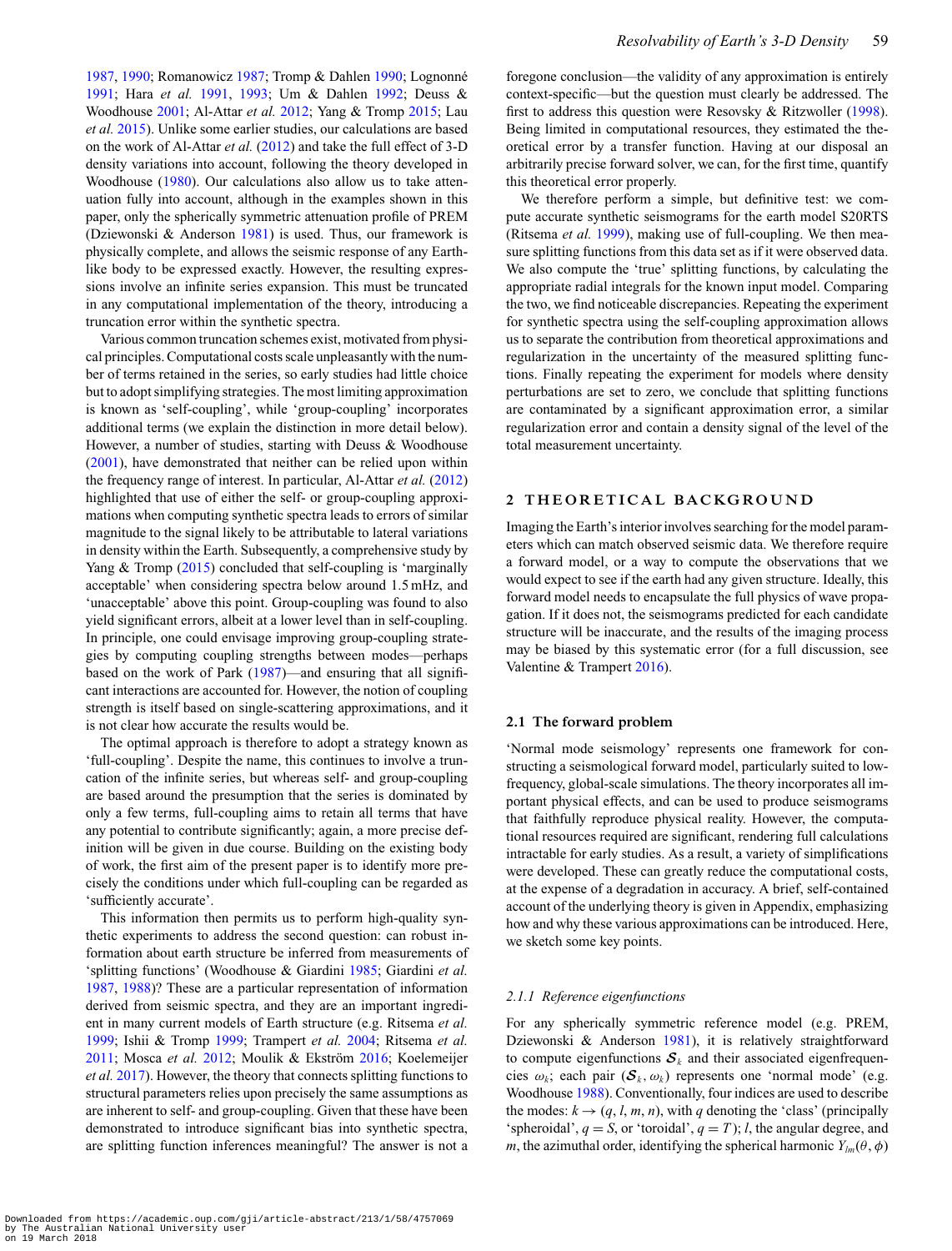# 60 *F. Akbarashrafi* et al.

which describes the lateral form of  $S_k$ ; and *n*, the overtone number, identifying its radial behaviour.

The eigenfrequency can be shown to depend only upon *q*, *l* and *n*. For each  $(q, l, n)$  combination, there are therefore  $2l + 1$  eigenfunctions that have a different spatial form, but share a common eigenfrequency. This degenerate set is often referred to as a 'multiplet', and identified by a label in the form  $_{n}q_{l}(e.g.,_{0}S_{2})$ . The constituent eigenfunctions of each multiplet are then referred to as 'singlets'.

## *2.1.2 Computing synthetic seismograms*

A central theme of normal mode seismology is that these eigenfunctions, obtained for a spherically symmetric reference model, may be used as a convenient set of basis functions for representing vector fields within the (laterally heterogeneous) Earth. In particular, the seismic waveforms  $s(x, t)$  can be expressed in the form (*cf.* eq. A5)

$$
\mathbf{s}(\mathbf{x},t) = \sum_{k} u_k(t) \mathcal{S}_k(\mathbf{x})
$$
 (1)

where  $S_k$  is a vector field representing an eigenfunction of the reference model.

There are an infinite number of eigenfunctions  $S_k$ , and so in principle this representation of the seismic wavefield requires an infinite summation. However, if seismograms are to be filtered so that they contain no component above a given frequency,  $\omega_{\text{max}}$ , it is justifiable to neglect modes with eigenfrequency  $\omega_k \gg \omega_{\text{max}}$ . To make this concrete, we define a cut-off frequency,  $\omega_c \ge \omega_{\text{max}}$ , and work with the finite set of modes having  $\omega_k \leq \omega_c$ . Then, the Fouriertransformed expansion coefficients  $\tilde{u}_k(\omega)$  may be found by solving a system of linear equations (*cf.* eq. A9)

$$
M(\omega)\tilde{\mathbf{u}} = \tilde{\mathbf{q}} \tag{2}
$$

Here,  **is a frequency-dependent 'coupling matrix' which can** be computed for any earth model presenting 3-D variations in density, elastic constants and attenuation, while the vector  $\tilde{\mathbf{q}}$  is a representation of the seismic source (typically an earthquake).

## *2.1.3 Full-coupling*

The term 'full-coupling' implies that we solve this linear system (i.e. eq. 2) directly. If we do this, we obtain seismograms that are essentially physically complete. They incorporate only one fundamental approximation: truncation of the infinite series at frequency  $\omega_c$ . The first goal of this paper is to quantify the effect of this truncation upon synthetic seismic spectra, and to assess where  $\omega_c$  should lie in order for the truncation to have no appreciable impact upon calculations for frequencies below  $\omega_{\text{max}}$ .

## *2.1.4 The self- and group-coupling approximations*

As  $\omega_c$  increases, the dimension of the matrix **M** increases, and thus the cost of solving eq. (2) grows rapidly. The elements of **M** are found by computing integrals of the form (*cf.* eq. A10)

$$
M_{ij}(\omega) = \int_{V} \mathcal{S}_i^*(\mathbf{x}) \cdot \mathcal{A}(\omega) \mathcal{S}_j(\mathbf{x}) d^3 \mathbf{x}
$$
 (3a)

where  $A(\omega)$  is an integro-differential operator that depends upon frequency, and also upon the earth model. The elements tend to be relatively small unless  $S_i$  and  $S_j$  have similar eigenfrequencies. This leads to structure within **M**, linked to the degeneracy within each multiplet; it is dominated by the elements lying close to the diagonal.

Motivated by this, the 'self-coupling approximation' modifies the definition of **M**, introducing an over-riding assertion that

 $M_{ij}(\omega) = 0$  if  $S_i$  and  $S_j$  come from different multiplets. (3b)

This results in **M** taking a block-diagonal form, with each multiplet  $nq_l$  contributing a block of dimension  $(2l + 1) \times (2l + 1)$ . Solution of eq. (2) is then much easier, as it decouples into separate calculations for each multiplet. Of course, the resulting solution is only an approximation to the one that would be obtained if the full-coupling matrix were used.

The 'group-coupling' approximation allows for limited interaction between multiplets that are adjacent in frequency. The spectrum is divided into 'groups', with each group containing one or more multiplets. Studies may differ in the groupings used. Then, eq. (3b) is relaxed slightly, so that instead

$$
M_{ij}(\omega) = 0
$$
 unless  $\mathcal{S}_i$  and  $\mathcal{S}_j$  belong to the same group. (3c)

Again, this simplifies the solution of eq. (2), allowing separate computations for each group. Studies have shown that the resulting seismograms are more accurate than those of self-coupling, but errors remain significant (e.g. Deuss & Woodhouse [2001;](#page-14-18) Al-Attar *et al.* [2012;](#page-13-0) Yang & Tromp [2015\)](#page-15-2).

## *2.1.5 Normal modes of an aspherical earth model*

So far, we have outlined how to obtain seismograms in heterogeneous earth models. It is also possible to compute the normal modes of a general (non-spherically symmetric) earth model (see Appendix A4) and again, group- or self-coupling approximations may be adopted if required. We find that the modes are no longer degenerate: each singlet within a multiplet has a distinct eigenfrequency. This property is sometimes referred to as 'splitting' of the multiplet, relative to the spherically symmetric reference. Given that realistic earth models contain only weak lateral heterogeneity, the typical frequency shifts involved are small, and due to finite-length time series, we do not generally expect to be able to resolve isolated singlets in spectral observations. Nevertheless, aspherical structure manifests itself in the overall shape of each 'peak' in the spectrum of a seismogram.

#### **2.2 From spectra to structure: the splitting functions**

Given the ability to compute synthetic spectra, one may contemplate formulating an inverse problem that aims to infer earth structure from observations. This could be implemented in a variety of ways, each with pros and cons. One popular approach involves the use of 'splitting functions'. These were introduced within Woodhouse & Giardini [\(1985\)](#page-15-3), and developed in detail by Giardini *et al.* [\(1987,](#page-14-21) [1988\)](#page-14-22). These original papers are developed under the self-coupling assumption, where each multiplet is regarded as entirely isolated from every other. This was recognized to be a simplification of the underlying physics, and therefore an approximation, but it was necessary if calculations were to be feasible using the computational resources then available.

Making this approximation, the contribution of a given multiplet  $\kappa =_q q_l$  within seismograms is entirely characterized by the  $(2l + 1) \times (2l + 1)$  diagonal sub-block in the coupling matrix arising from eqs. (3a & 3b), which we denote **M**(κκ) . Similarly, the multiplet can be directly identified with a specific portion of an observed seismic spectrum. Thus, given a suite of observations of the relevant portion at different locations and from various seismic events,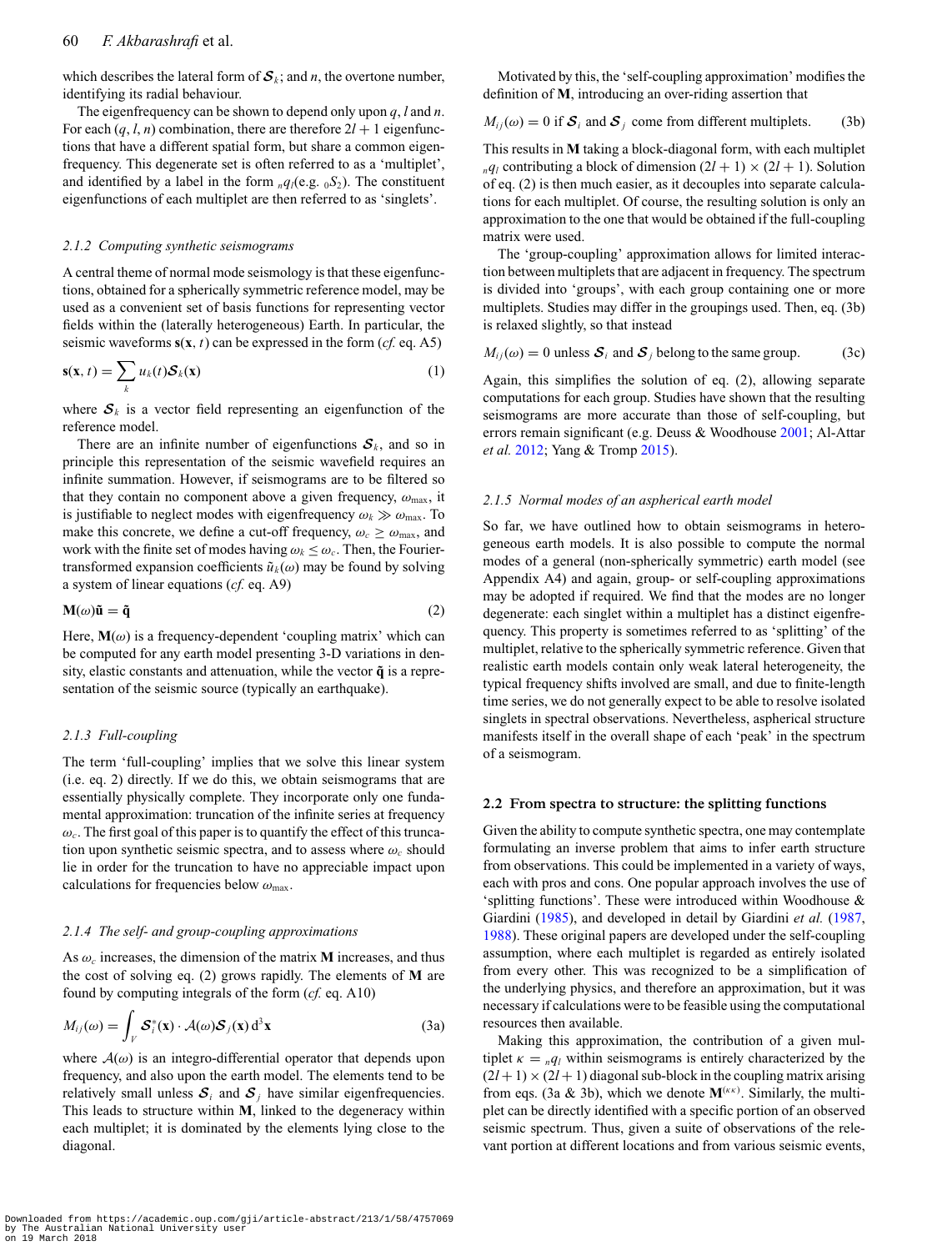one can formulate an inverse problem to estimate the elements of  $M^{(\kappa\kappa)}$ . Splitting functions provide a mechanism for parametrizing this inversion, designed to provide a straightforward link between  $M^{(\kappa\kappa)}$  and the underlying earth model.

# *2.2.1 Splitting functions for isolated groups of multiplets*

The splitting function framework was extended by Resovsky & Ritzwoller [\(1995\)](#page-14-27) and others, allowing for cross-coupling between specific pairs (or small groups) of multiplets with similar frequencies as in group-coupling. For simplicity, we describe here the case where two multiplets,  $\kappa = {}_{n}q_{l}$  and  $\kappa' = {}_{n'}q'_{l'}$ , are allowed to interact with one another, but are assumed to be isolated from the remainder of the spectrum. Extension to larger groups, or restriction to the self-coupling case, follows straightforwardly.

The isolated-group assumption implies that the only relevant part of  $M(\omega)$  is the symmetric diagonal block

$$
\left(\begin{matrix}\n\mathbf{M}^{(\kappa\kappa)} & \mathbf{M}^{(\kappa\kappa')}\n\\
\mathbf{M}^{(\kappa'\kappa)} & \mathbf{M}^{(\kappa'\kappa')}\n\end{matrix}\right).
$$
\n(4)

As discussed in Appendix A4, some additional assumptions allow us to introduce the splitting matrix, **H**, such that  $M^{(\kappa\kappa')} \approx H^{(\kappa\kappa')} - \omega^2 I$ . We then parametrize this by introducing a set of complex-valued 'splitting coefficients' *cst* such that

$$
\mathbf{H}_{mm'}^{(\kappa\kappa')} = \omega_0^2 \delta_{\kappa\kappa'} + \omega_0 \mathbf{W}_{mm'}^{(\kappa\kappa')} + \sum_{s=l-l'}^{l+l'} \sum_{t=-s}^{s} \gamma_{ll's}^{mm't} c_{st}^{(\kappa\kappa')} \tag{5}
$$

where the  $\gamma$  are defined in terms of spherical harmonic triple products,

$$
\gamma_{ll's}^{mm't} = \int_0^{2\pi} \int_0^{\pi} Y_{lm}^*(\theta, \phi) Y_{l'm'}(\theta, \phi) Y_{st}(\theta, \phi) \sin \theta \, d\theta d\phi.
$$
 (6)

This integral can be expressed straightforwardly in terms of the Wigner-3*j* symbols, and vanishes for many combinations of spherical harmonics. Together, the coefficients describe a 'splitting function'

$$
\eta^{(\kappa\kappa')}(\theta,\phi) = \sum_{s=l-l'}^{l+l'} \sum_{t=-s}^{s} c_{st}^{(\kappa\kappa')} Y_{st}(\theta,\phi)
$$
(7)

which may be regarded as a map depicting spatial variations in spectral properties. Given the symmetry of **M**, three splitting functions are required to fully characterize our isolated pair of multiplets:  $\eta^{(\kappa\kappa)}, \eta^{(\kappa'\kappa')}$  and  $\eta^{(\kappa\kappa')}$ .

Following Woodhouse & Girnius [\(1982\)](#page-15-1), the contribution of the two multiplets within each seismogram can be computed via diagonalization of eq. (4) (see eq. A13 and the associated discussion). Thus, it is possible to pose the inverse problem whereby the  $c_{st}$  are determined from observed data; typically, the fiducial frequency  $\omega_0$ and parameters describing attenuation (which we will not discuss further) are also refined within this process. The inversion is found to be weakly non-linear, and is typically tackled using a Bayesian formulation of the least-squares algorithm (as per Tarantola & Valette [1982\)](#page-14-28). Invariably, the data is insufficient to uniquely constrain a solution, and it is therefore necessary to introduce prior information (i.e. regularization). Discussion of the extent to which this influences results may be found in numerous sources (e.g. Resovsky & Ritzwoller [1999;](#page-14-29) Kuo & Romanowicz [2002;](#page-14-30) Pachhai *et al.* [2016\)](#page-14-31).

In the isolated-group approximation, the splitting coefficients can be straightforwardly related to structural parameters. For the purposes of illustration, we assume that the aspherical earth model specifies *P*-wave speed ( $\alpha$ ), *S*-wave speed ( $\beta$ ), and density ( $\rho$ ) perturbations at every point with respect to a spherically symmetric reference model. Furthermore, we assume that the model is laterally parametrized in terms of spherical harmonics to maximum degree *L*. Thus, the *P*-wave speed field may be expressed

$$
\alpha(r,\theta,\phi) = \sum_{l=0}^{L} \alpha_{lm}(r) Y_{lm}(\theta,\phi)
$$
\n(8)

with identical expressions for  $\beta$  and  $\rho$ . By deriving the exact expression for  $\mathbf{H}_{mm'}^{(\kappa\kappa')}$  (e.g. Woodhouse [1980\)](#page-14-8), and then comparing this with eq. (5), it is possible to identify formulae for the kernels *K* such that

$$
c_{st}^{(\kappa \kappa')} = \int_0^a \alpha_{st}(r) K_{st}^{(\alpha; \kappa \kappa')}(r) + \beta_{st}(r) K_{st}^{(\beta; \kappa \kappa')}(r) + \rho_{st}(r) K_{st}^{(\rho; \kappa \kappa')}(r) dr.
$$
 (9)

If the aspherical model is specified in terms of a different set of parameters, equivalent expressions can be found. Thus, an earth model can be obtained by performing a linear inversion upon measured splitting coefficients. A particular attraction of this procedure is the possibility of selecting multiplets that are presumed to have sensitivity at particular depths, and hence to produce models focused on a given region of the Earth (e.g. Koelemeijer *et al.* [2013\)](#page-14-32).

#### *2.2.2 Splitting functions in the real Earth*

All the foregoing discussion is self-consistent, subject to the fundamental assumption that the (groups of) multiplets are spectrally isolated. However, at least in the context of forward-modelling, it has been conclusively shown that this approach is insufficiently accurate for modern seismology, and instead high-quality seismic calculations must account for interactions throughout the spectrum. Various studies have shown that allowing for cross-coupling in splitting function analysis improves results (e.g. Resovsky & Ritzwoller [1995,](#page-14-27) [1998;](#page-14-25) Irving *et al.* [2008;](#page-14-33) Deuss *et al.* [2013\)](#page-14-34). However, it is not possible to extend the splitting function approach to ever-wider coupling groups: the linearization described in Appendix A4 requires the coupling band-width to be small. If, instead, we choose to work with the full frequency-dependent coupling matrix  $M(\omega)$ , it is unclear whether a splitting-function–style parametrization can be usefully introduced. Where does this leave splitting-function studies?

In effect, splitting functions should be regarded as a derived data type or 'secondary observables' (e.g. Cara & Lévêque [1987\)](#page-13-1), intended to convey spectral information in a more manageable form. The measurement procedure should therefore be seen as a dataprocessing operation, or transformation applied to raw seismic data. The particular form of this transformation may be motivated by an out-dated assumption, but it remains a valid transformation to adopt. As such, published measurements of splitting functions may be taken at face value: they need not be regarded as somehow 'approximate'. The splitting function is defined to be the result of a specified measurement procedure[.](#page-4-0)

However, if we are to adopt the isolated-multiplet assumption in the measurement procedure, eq. (9) provides only an approximate relationship between the measured splitting functions and the underlying earth structure. Alternatively, one may take the view that eq. (9) is the defining property of the splitting functions: in this case, the measurement procedure is deficient, since it does not properly account for physical effects in wave propagation. Regardless of the viewpoint adopted, 'measured' and 'predicted' splitting functions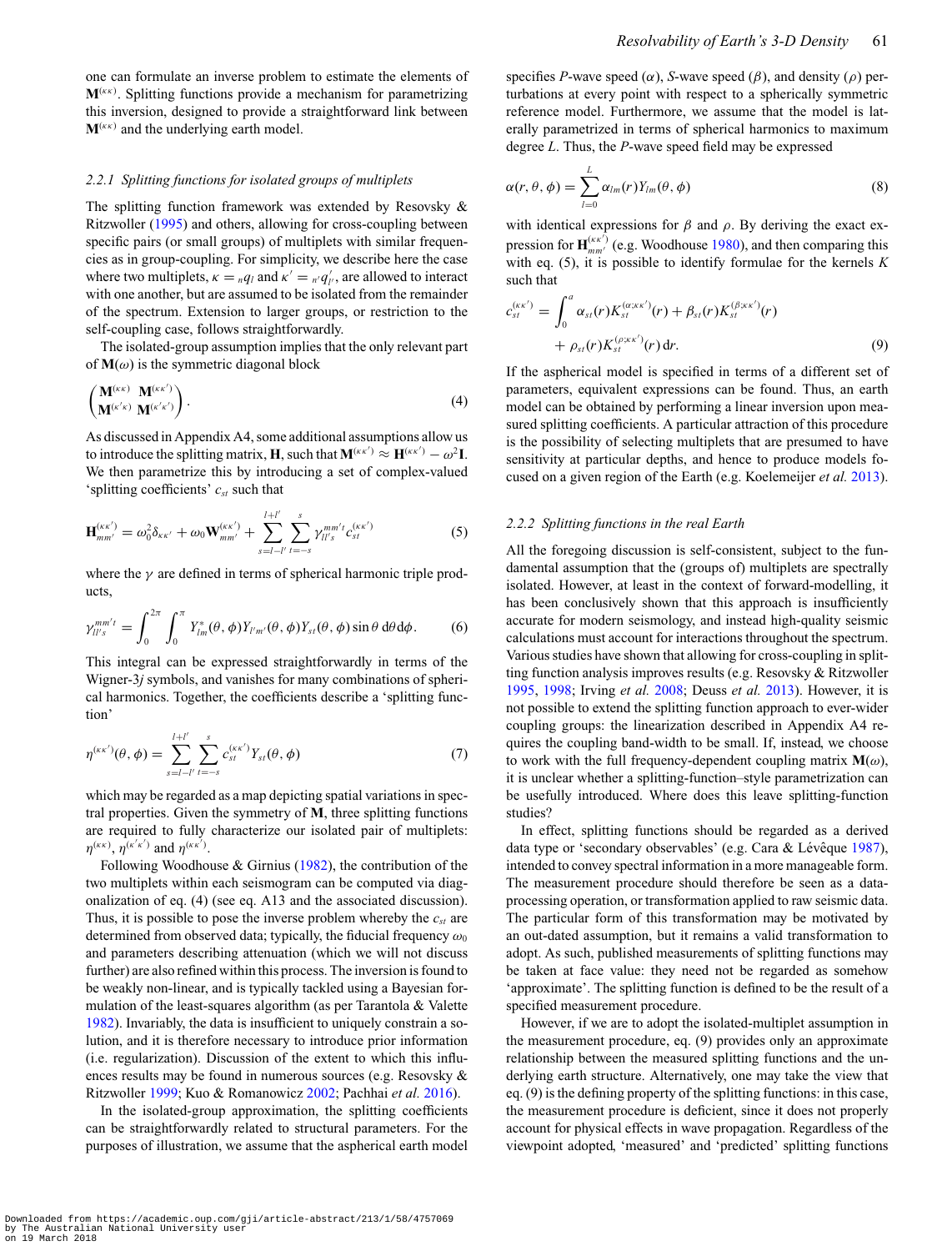<span id="page-4-0"></span>

**Figure 1.** Position of the stations (red stars) and the Bolivian event (beach ball) used in this study. Station GRFO is highlighted and shown by a blue star.

differ, due to approximations within the measurement procedure. Thus, the second key goal of this paper is to assess the impact of this approximation: can models produced using eq. (9) nevertheless be interpreted usefully, or are they too severely contaminated by systematic errors?

If fully accurate earth models are to be produced from splitting function data, it is necessary to replace eq. (9) and properly account for multiplet interactions throughout the spectrum. Unfortunately, it is not clear that this can be achieved by simple modifications of the modal depth functions  $K(r)$ . It seems likely that the most fruitful course would involve obtaining sensitivity kernels via adjoint techniques within a full-coupling framework, allowing the full range of physical effects to be accounted for. However, we do not pursue this idea further within the current paper. Indeed, given the capacity to compute exact sensitivity kernels for spectra using adjoint methods, one may question whether there is value in continuing to adopt the two-stage inversion procedure inherent to splitting function studies.

# **3 TRUNCATION ERRORS IN FULL-COUPLING SEISMOGRAMS**

First, we consider the problem of computing seismograms using full-coupling. As we have described, a theoretically complete expression for normal mode seismograms requires summation of an infinite set of seismograms. To make the computations tractable, we must truncate this modal expansion (eq. 1), and only include those modes with eigenfrequencies below some cut-off,  $\omega_c$ . This truncation will inevitably introduce errors into the computed seismograms. How do we choose  $\omega_c$  to ensure that synthetic spectra are accurate below some frequency  $\omega_{\text{max}}$ ?

## **3.1 The scale of acceptable error**

In order to address this question, we must somehow define the magnitude of error that we consider acceptable. One way to go about this is to consider the noise in the observed seismograms that we ultimately wish to fit. To allow meaningful analysis, the truncation error should be well below that noise. However, noise levels

may vary considerably between different locations and experiments, limiting the generality of this definition. In addition, the earthquake source itself is also not perfectly well known, although it is apparent from inspection of eq. (2) that this uncertainty can be absorbed into the observational data uncertainty, by adding the corresponding variances.

Alternatively, given that we typically wish to fit seismograms to infer Earth structure, another definition of an 'acceptable' truncation error is that the error should be much smaller than the signal we wish to infer. This is perhaps more straightforward, since it does not depend upon the vagaries of seismic noise. Of course, the signal itself must be above the noise level if we are to make meaningful inferences.

We discuss both cases below and show that they can lead to different conclusions depending on the earth model. To quantify these ideas, we will only consider synthetic data calculated for various earth models. Of the three major seismic parameters (*S*wave speed, *P*-wave speed & density), density is known to have the least influence on seismograms, and is a parameter of considerable importance for understanding global geodynamics. We therefore focus on the density signal when assessing whether truncation errors are 'negligible'.

#### **3.2 Observations using S20RTS**

We solved eq. (2) exactly, taking all 3-D effects of varying elastic constants and density into account, using the method described in Al-Attar *et al.* [\(2012\)](#page-13-0), and computed the same set of seismograms several times varying  $\omega_c$ . In all cases, we used the Global CMT Catalog source mechanism for the 1994 Bolivian event (event code: 060994A) and a global distribution of 129 stations based on those within the Global Seismic Network and IRIS/IDA Seismic Network (see Fig. [1\)](#page-4-0). As basis functions, we used eigenfunctions calculated in in the spherically symmetric model PREM (Dziewonski & Anderson [1981\)](#page-14-20). The coupling matrix, explicitly defined in eq. (A10a), is constructed for the shear wave speed model S20RTS (Ritsema *et al.* [1999\)](#page-14-23), which provides values for  $\delta \ln V_s$  with respect to PREM, and where we added scaled compressional wave speed perturbations using  $\delta \ln V_p = 0.5 \delta \ln V_s$  and scaled density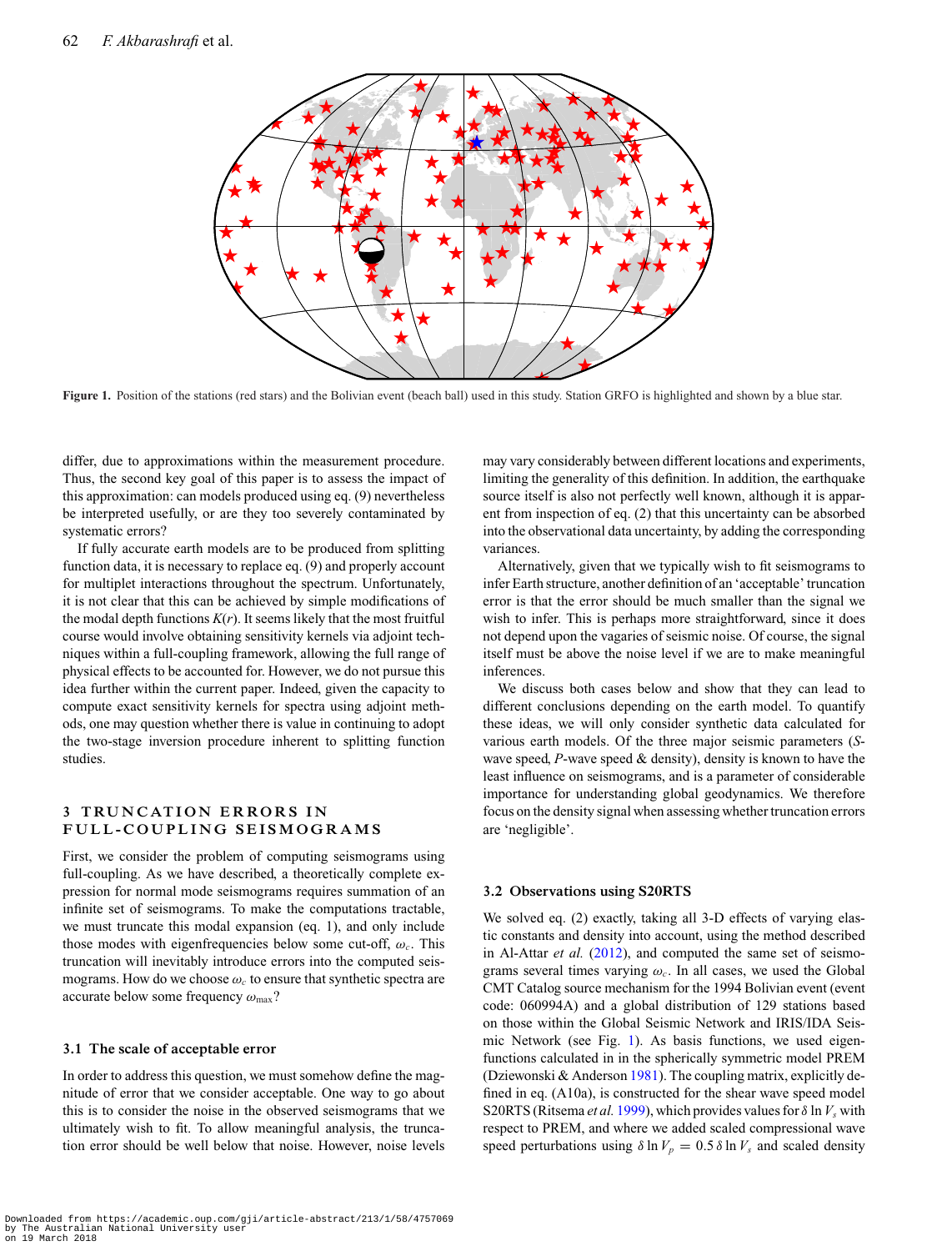<span id="page-5-0"></span>

**Figure 2.** Amplitude spectrum of vertical acceleration at station GRFO (black line) calculated by coupling all modes having frequencies less than  $\omega_c = 6$  mHz. We refer to this as the 'reference' spectrum,  $s_{ref}$ . Also shown are amplitude spectra of the difference between this reference spectrum and those produced using lower values of ω*<sup>c</sup>* (blue lines), which we describe as the 'truncation error' for that cut-off. The red line shows the effect of removing any contribution from lateral density variations within the reference spectrum. Note that this is of broadly similar scale to the truncation error at  $\omega_c = 3$  mHz. The green line shows the effect of perturbing the seismic source with three standard deviations on the reported source uncertainties.

perturbations using  $\delta \ln \rho = 0.3 \delta \ln V_s$ . These scaling relations are commonly used and are obtained from mineral physics considerations (e.g. Karato [1993\)](#page-14-35). On top of the mantle model, we implemented the simple crustal model from Woodhouse & Dziewonski [\(1984\)](#page-15-5) and included rotation and ellipticity. In the following, we will consider vertical component spectra.

We chose  $\omega_{\text{max}} = 3 \text{ mHz}$  and used  $\omega_c = 3$ , 4, 5, and 6 mHz, increasing the number of coupled singlets (toroidals and spheroidals combined) from approximately 2000 to 13 000. We treated the results from  $\omega_c = 6$  mHz as a set of 'reference' synthetic spectra, **s**<sub>ref</sub>, and looked at amplitude spectra of the differences  $\mathbf{s}_{(\omega_c=3 \text{ mHz})}$  −  $s_{ref}$ , etc., to provide an indication of the convergence of the fullcoupling calculations (Fig. [2\)](#page-5-0). These difference spectra represent the truncation error, and are referred to as such in the figure. It is clear that a truncation at  $\omega_c = \omega_{\text{max}}$  can still have substantial errors, but they decrease rapidly as  $\omega_c$  is increased. As far as we know, most published studies that adopt a 'full-coupling' strategy have used  $\omega_c \approx \omega_{\text{max}}$ .

To provide a sense of scale for this truncation error, we repeated the calculation using  $\omega_c = 6$  mHz, but using a version of S20RTS where all lateral density heterogeneity has been omitted (i.e. with density structure as given by PREM). The amplitude spectrum of  $s_{\bar{p}} - s_{\text{ref}}$  is also shown in Fig. [2](#page-5-0) and gives some indication of the magnitude of seismic signal that might be attributable to density structure. Perhaps surprisingly, we observe that this is similar to the magnitude of errors arising from truncation at  $\omega_c = \omega_{\text{max}}$ . To estimate the effect of source uncertainties, we make use of those reported in the Global CMT Catalogue, although we note that these are likely to be an under-estimate (Valentine & Trampert [2012\)](#page-14-36). We therefore implement a large source variation by perturbing each parameter by three times the corresponding reported standard deviation, with positive or negative perturbations chosen randomly, and again computed spectra. Given the other effects seen in Fig. [2,](#page-5-0) the source effect is very modest. We will therefore neglect its contribution in the discussion below.

Rather than plotting similar figures for every station around the globe, we sought a method to assess the truncation errors more systematically. We defined a measure of the relative spectral misfit within any given frequency range  $(\omega_1, \omega_2)$ 

$$
\xi(\mathbf{s},\omega_1,\omega_2) = \frac{\int_{\omega_1}^{\omega_2} |\mathbf{s}(\omega) - \mathbf{s}_{\text{ref}}(\omega)|^2 d\omega}{\int_{\omega_1}^{\omega_2} |\mathbf{s}_{\text{ref}}(\omega)|^2 d\omega}.
$$
 (10)

We then plot histograms of  $\xi$  evaluated for every station in our data sets (Fig. [3\)](#page-6-0). Again, we compare the reference spectra to those truncated at  $\omega_c = 3$ , 4, and 5 mHz, and to those obtained by using  $\omega_c = 6$  mHz, but omitting lateral density. If we wish to ensure that the truncation error is consistently smaller than the density signal, we require the corresponding histograms to not overlap. We clearly see that a truncation at 3 mHz will generally lead to errors of a similar scale to the signal anticipated from density. Even for a truncation at 4 mHz some overlap of the distributions occurs for frequencies close to  $\omega_{\text{max}}$ . It therefore seems necessary to ensure that the truncation frequency is significantly above the maximum frequency of interest (i.e.  $\omega_c \gg \omega_{\text{max}}$ ). These results are broadly in accordance with what we might expect based on the knowledge of the coupling-matrix elements. Generally, modes close together in frequency interact most strongly, so truncation errors ought to grow as we approach the cut-off frequency.

To quantify the truncation effects further, we defined a cumulative misfit for the entire synthetic data set

$$
\psi(\omega) = \frac{\sum_{i} \int_0^{\omega} |\mathbf{s}^{(i)}(\omega') - \mathbf{s}_{\text{ref}}^{(i)}(\omega')|^2 d\omega'}{\sum_{i} \int_0^{\omega} |\mathbf{s}_{\text{ref}}^{(i)}(\omega')|^2 d\omega'}
$$
(11)

where the summation is over all the stations in the data set. We then plot this quantity as a function of frequency for the various cut-off frequencies (Fig. [4\)](#page-6-1), and for the data set where density heterogeneity has been omitted. There are several ways of reading this figure. First, focusing on the curves for the various choices of  $\omega_c$ : suppose we want a precision of (say) 0.1 per cent of the total energy in the signal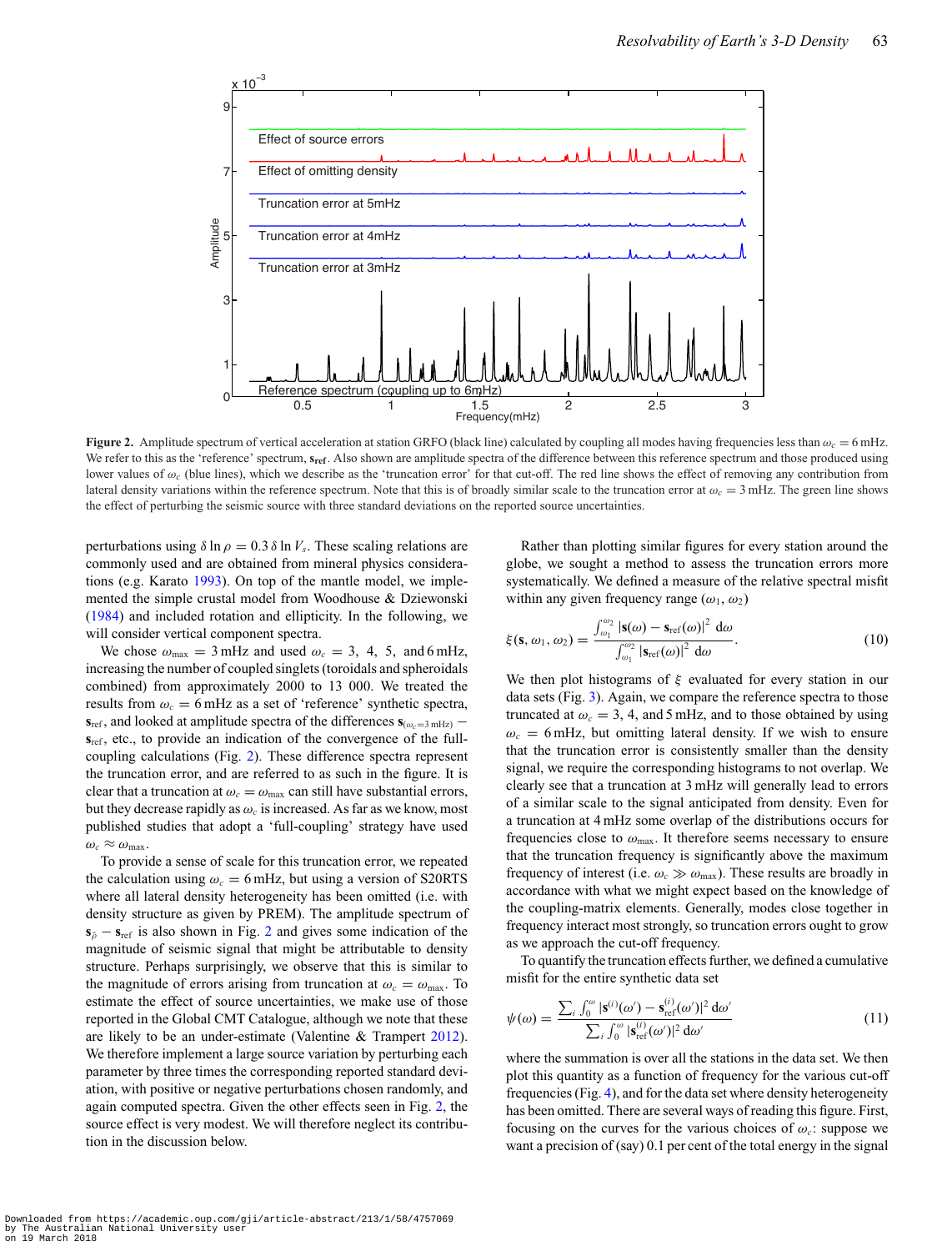<span id="page-6-0"></span>

<span id="page-6-1"></span>**Figure 3.** Histograms showing relative spectral misfit,  $\xi$  (eq. 10), across all stations. Again, we compare reference spectra ( $\omega_c = 6$  mHz) to those truncated at lower frequencies ( $\omega_c = 3$ , 4, 5 mHz), with all calculations being performed in the model S20RTS (where we incorporated  $V_p$  and density heterogeneity as described in the main text). Results from comparing the same reference spectra to those calculated in a version of S20RTS without any lateral density heterogeneity are also shown.



**Figure 4.** Cumulative misfits defined by eq. (11), relative to reference spectra computed in S20RTS, for three different cut-off frequencies and for the omission of lateral density heterogeneity. The horizontal grey line denotes a misfit of 0.1 per cent, as discussed in the main text.

(this choice should be guided by knowledge of the uncertainties in observed seismic spectra and the seismic source). In this case, truncation at  $\omega_c = 3$  mHz will produces seismograms accurate up to  $\omega_{\text{max}} = 2 \text{ mHz}$  (as shown by a horizontal line on the figure). For a truncation at  $\omega_c = 4$  mHz, seismograms are accurate up to 3 mHz within the same precision. It appears that we roughly need coupling of 1 mHz higher than the highest frequency of interest in the seismogram. Alternatively, if we are interested in imaging Earth's density structure, we should require truncation errors to be at least an order of magnitude smaller than the density signal in the spectra, and we see roughly that the cut-off frequency should be at 4 mHz for any frequency  $\omega_{\text{max}} \leq 3$  mHz. These values are based on an assumption that Earth's heterogeneity is similar to that present in our implementation of S20RTS. The reader may choose her/his own desired precision and adapt the conclusions accordingly, by direct reading of Fig. [4.](#page-6-1)

#### **3.3 Model-dependence of the truncation error**

We expect results to vary depending on the model, and in particular on the power spectrum of heterogeneity. Coupling effects are somewhat analogous t[o](#page-7-0) scattering, and it is well-known that shortwavelength heterogeneity promotes multiple-scattering effects. We might reasonably expect to observe similar effects in coupling calculations, with stronger short-wavelength structure necessitating relatively higher values of ω*c*. S20RTS has modest amplitudes and a 'red' spectrum, dominated by long-wavelength structure. The model resolution is far below what the parametrization of the model would allow, ranging from 2000–4000 km horizontally to 250–750 km vertically (Ritsema *et al.* [2004\)](#page-14-37). It is therefore important to investigate how this is dictating the findings in the previous subsection.

To provide some insight into this question, we generated a random model using the same parametrization as S20RTS—a spherical harmonic expansion to degree 20 laterally and 21 splines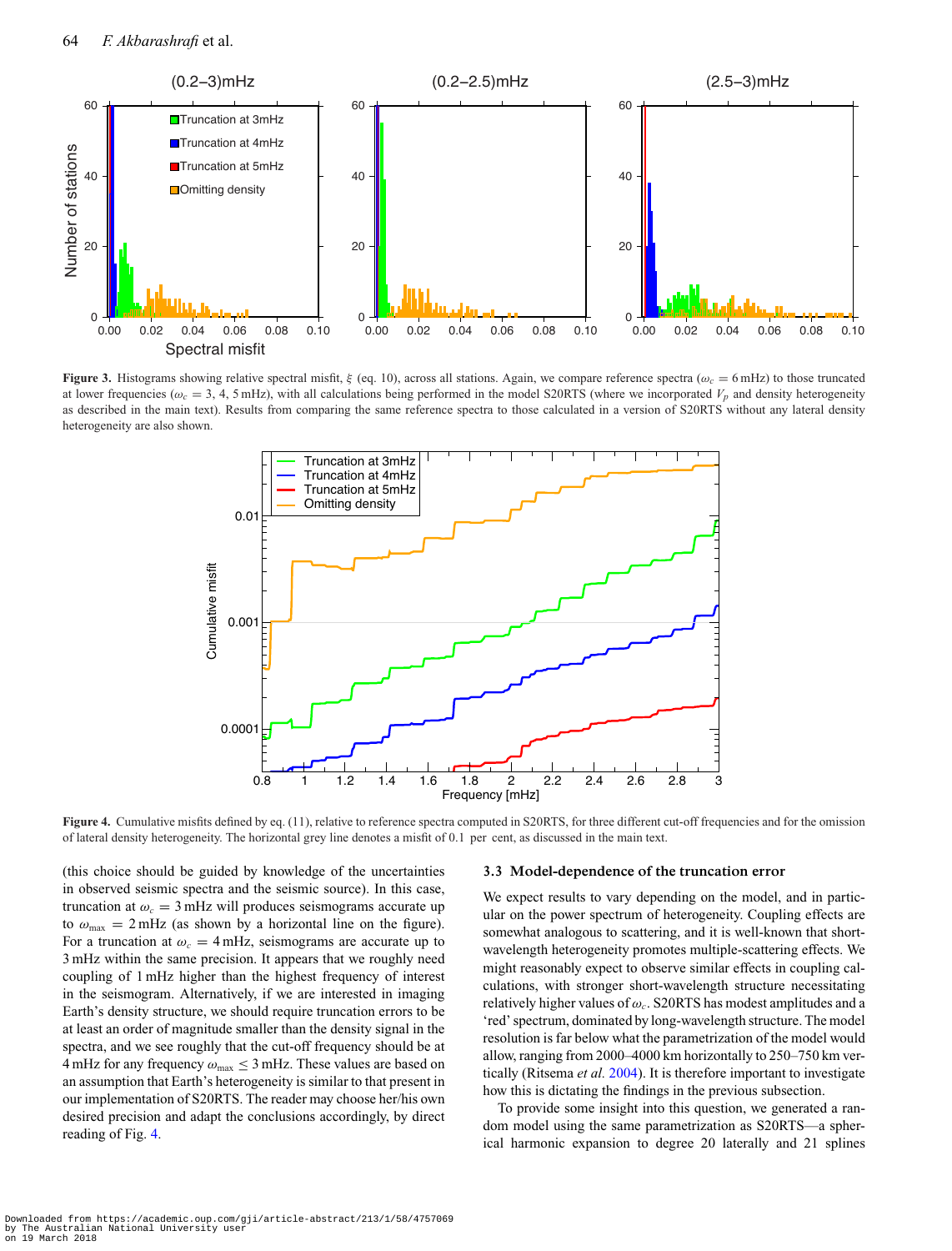<span id="page-7-0"></span>

<span id="page-7-1"></span>**Figure 5.** Histograms of relative spectral misfit across all stations defined by eq. (10) for a random model.



**Figure 6.** Cumulative misfits defined by eq. (11) for a randomly generated, spectrally white earth model. Compare Fig. [4.](#page-6-1)

vertically. For  $\delta \ln V_s$  we drew random numbers uniformly in the range [−0.01, 0.01] giving an rms-amplitude of about 12 per cent at all depths. We continue to assume that  $V_p$  and  $\rho$  are scaled versions of  $V_s$ , as with S20RTS. The rms-amplitude of this random model is between 5 and 38 times stronger than S20RTS depending on depth. This produces a model of true degree-20 lateral resolution, a white spectrum, and much higher vertical resolution. We repeated all the full-coupling calculations already described, using this model.

Again, we produce histograms of relative spectral misfit (Fig. [5\)](#page-7-0) and cumulative misfit (Fig. [6\)](#page-7-1). From Fig. [5,](#page-7-0) we see that now the truncation effects are much stronger and overall we need to couple more modes than was necessary in S20RTS. In other words, more power in the structural model, and especially at short-wavelengths, necessitates higher values of  $\omega_c$ . It is also obvious that the contribution of density to the seismograms is much lower in the random model than in S20RTS, despite the fact that the rms-amplitude of the model is much larger. This is because density imprints itself differently into the seismograms, compared to the model with a red spectrum.

Clearly the relation between  $\omega_c$ ,  $\omega_{\text{max}}$  and the earth model is not straightforward. Looking at cumulative misfits (Fig. [6\)](#page-7-1), we see that white models appear to yield larger truncation errors than their red counterparts, as expected. Again, considering the data sets that include density heterogeneity, we can imagine seeking a precision of 0.1 per cent of the total energy in the signal. A truncation at  $\omega_c = 3$  mHz now only produces seismograms accurate up to 1 mHz. For a truncation at  $\omega_c = 4$  mHz, seismograms are accurate up to around 2 mHz within the same precision. It appears that we now need coupling to be at least 2 mHz higher than the highest frequency of interest in the seismograms. If, however, we define the acceptable truncation error as being an order of magnitude smaller than the signal arising from density heterogeneity, we now see that coupling up to 5 mHz is required for  $\omega_{\text{max}} \leq 3$  mHz. Again it is straightforward to adapt the conclusions for any other desired precision.

#### **3.4 Summary**

The key conclusions we draw from these experiments may be summarized: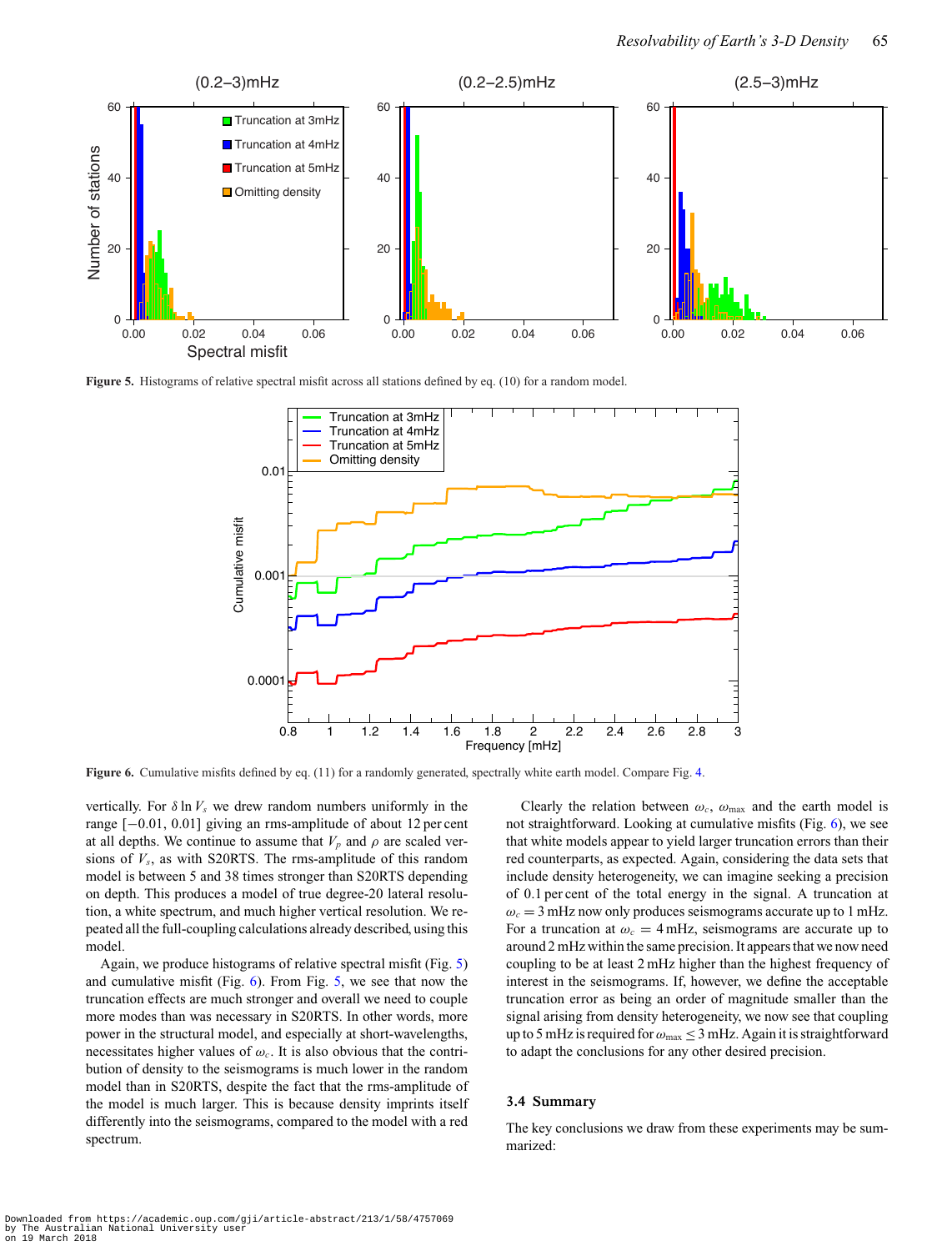<span id="page-8-0"></span>

**Figure 7.** Self-coupling sensitivity kernels  $K_{00}^{(\kappa\kappa)}$  (as in eq. 9) corresponding to the angular order  $s = 0$  splitting coefficient for our selected modes. The solid red line denotes  $V_p$  sensitivity, the solid black line  $V_s$  sensitivity and the dotted black line gives density sensitivity. The modes are ordered somewhat arbitrarily, with a general trend from mostly upper-mantle–sensitive to mostly lower-mantle–sensitive.

(i) Accurate full-coupling spectra require the cut-off frequency  $\omega_c$  to be significantly above the maximum frequency present in the seismograms,  $\omega_{\text{max}}$ . To our knowledge, this criterion has not been met in previously published studies based on full-coupling.

(ii) Accurate seismograms up to 3 mHz in earth-like models (having a red spectrum) require truncation at no less than 4 mHz.

(iii) Generally truncation errors are stronger at higher frequencies, as might be expected.

(iv) Effects seem more pronounced as models gain more power, especially at shorter wavelengths. In models with white spectra, accurate seismograms up to 3 mHz require a truncation level of at least 5 mHz.

Overall, these observations are all broadly consistent with expectations based on theoretical arguments. However, the effects are now quantified, and we have obtained rules-of-thumb that can be applied to ensure acceptable accuracy when performing calculations.

# **4 THE INTERPRETABILITY OF SPLITTING FUNCTION MEASUREMENTS**

We now turn to consider splitting functions, and the extent to which they can provide useful constraints upon Earth structure. Catalogues of splitting function measurements (e.g. Giardini *et al.* [1987;](#page-14-21) He & Tromp [1996;](#page-14-38) Resovsky & Ritzwoller [1998;](#page-14-25) Durek & Romanowicz.

[1999;](#page-14-39) Masters *et al.* [2000;](#page-14-40) Deuss *et al.* [2011,](#page-14-41) [2013\)](#page-14-34) still represent the main 'derived' data set for long-period seismology. Measured centre frequencies (i.e.  $\omega_0$  in eq. 5) are taken as representative of the Earth's spherical average structure (e.g. de Wit *et al.* [2014\)](#page-14-42) and splitting function coefficients feature as a constraint in many current global tomography models (e.g. Ritsema *et al.* [2011;](#page-14-24) Moulik & Ekström [2016\)](#page-14-4). Splitting functions have also been used for targeted studies investigating specific aspects of Earth structure, since one can examine the kernels from eq. (9) and identify modes which have the desired sensitivity (see Fig. [7\)](#page-8-0). This has particularly been exploited to investigate deep-earth structure, including inner core studies (beginning with Woodhouse *et al.* [1986\)](#page-15-6), targeted lower mantle studies (e.g. Koelemeijer *et al.* [2013,](#page-14-32) [2017\)](#page-14-5) and density inferences (e.g. Ishii & Tromp [1999;](#page-14-0) Resovsky & Trampert [2003\)](#page-14-43).

It is common for splitting function catalogues to publish uncertainty estimates on the recovered splitting coefficients and centrefrequencies. In principle, these can be obtained directly from the Bayesian inversion framework (e.g. Tarantola & Valette [1982\)](#page-14-28). However, it is not clear how to define a meaningful prior for the splitting function inversion, and in any case such analysis would neglect the inherent non-linearity of the measurement process. This point has previously been made by Resovsky & Ritzwoller [\(1998\)](#page-14-25). After a careful analysis of all potential contributions to the uncertainty, they estimated combined uncertainties using regressions performed on synthetic data with simulated theoretical errors and data uncertainties. More recently, it has been common to use some form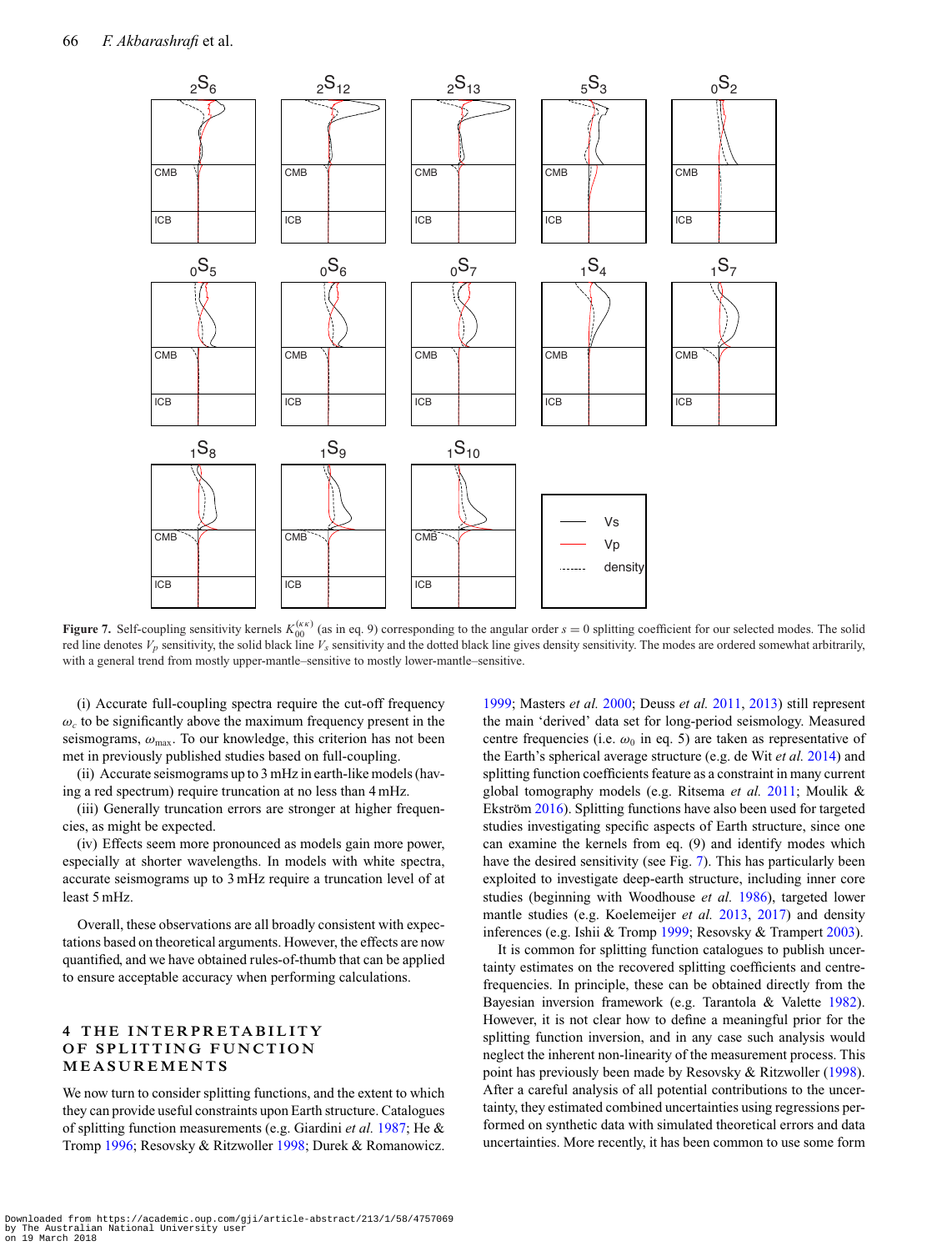of boot-strapping procedure to investigate the degree of constraint upon results (e.g. Deuss *et al.* [2013\)](#page-14-34). This uncertainty estimate therefore reflects any apparent inconsistency between different parts of the data set: it may not reflect any systematic effects inherent to the measurement procedure or its implementation.

Various studies have highlighted that considering interactions between adjacent modes can alter splitting-function results significantly (e.g. Resovsky & Ritzwoller [1995;](#page-14-27) Irving *et al.* [2008\)](#page-14-33) and group-coupling, where appropriate, is now the norm for various frequency bands (e.g. Deuss *et al.* [2013\)](#page-14-34). Studies have also investigated the extent to which splitting function inversions are well-constrained, typically focusing on aspects of the linearized inversion scheme, such as regularization, parametrization and starting model (e.g. Resovsky & Ritzwoller [1999;](#page-14-29) Kuo & Romanowicz [2002;](#page-14-30) Pachhai *et al.* [2016\)](#page-14-31). However, we are not aware of any previous studies that have taken a more holistic approach, to investigate whether splitting functions provide a meaningful representation of Earth structure that can be interpreted by eq. (9). As already discussed, a potential issue arises because the measurement procedure is inherently based upon isolated-group approximations (either selfor group-coupling), although their interpretation (via eq. 9) is not. Our results in Section 3, and those of earlier work (e.g. Deuss & Woodhouse [2001;](#page-14-18) Al-Attar *et al.* [2012;](#page-13-0) Yang & Tromp [2015\)](#page-15-2), all indicate that isolated-group seismograms provide a poor approximation to the true physics of wave propagation in the earth. It therefore seems distinctly possible that structural models estimated via isolated-group synthetics may inherit these inaccuracies.

We address this by performing a straightforward synthetic test. For any earth model, we compute 'predicted' self-coupling splitting function coefficients using eq. (9). We also compute accurate synthetic seismograms, using full-coupling theory and the results of the previous section. From these seismograms, we then obtain 'measured' splitting functions  $c_{st}^{(\kappa\kappa)}$ , following the same procedure as is used for real data. We then assess the agreement between measured and predicted splitting function values. Ideally, they should agree to within the stated uncertainty for the measurement procedure. If this is the case, we can conclude that the measured splitting functions are interpretable using eq. (9), and the measurement uncertainties can be propagated through this expression to provide uncertainties on structural parameters. If measured and predicted splitting functions differ by more than the measurement uncertainty—but show no evidence of any systematic bias—it may be reasonable to continue to apply eq. (9) for interpretation using increased uncertainty levels to reflect the theory error (as per Tarantola & Valette [\(1982\)](#page-14-28)). However, if systematic biases are found, no meaningful interpretation can be made.

#### **4.1 Measurement of synthetic splitting functions**

As stated in the detailed analysis of Resovsky & Ritzwoller [\(1998\)](#page-14-25), splitting function measurements depend on theoretical errors, regularization, noise in the data and event-station distributions. The final splitting function depends non-linearly on all of these. We want to quantify as precisely as possible the theoretical errors, and so we need to specify the other contributions as accurately as possible. To do this, all details matter. We therefore generated a synthetic full-coupling data set and measured splitting functions following the approach of Deuss *et al.* [\(2013\)](#page-14-34). We considered these new spectra to be the observed data, referred to as above as  $s_{ref}$ . We will only focus on the self-coupling splitting function  $\eta^{(\kappa\kappa)}$  (eq. 7), although measurements in certain parts of the spectrum employed

group-coupling. We used the same event and station distributions and method (forward theory, cut-off frequencies and regularization) as those in Deuss *et al.* [\(2013\)](#page-14-34). The measured splitting coefficients  $c_{st}^{(\kappa\kappa)}$  can then directly be compared to the expected coefficients for model S20RTS (as obtained from eq. 9).

Two factors contribute to any difference between measured and expected coefficients. First, differences may be the result of the approximations in the measurement procedure: this is the effect we wish to address. However, they may also arise as a result of the regularization applied within the non-linear optimization procedure. To separate the two contributions, we also calculated S20RTS seismograms strictly using the self-coupling approximation, and again measured splitting functions from these. In this case, any difference between measured and observed coefficients can be attributed solely to regularization, as data and measurement procedure now contain the same physics. Assuming that all contributions are Gaussian distributed, the difference between the covariances corresponding to the two sets of splitting function then isolates the theoretical error.

We focused on a selection of modes, which were also measured by Deuss *et al.* [\(2013\)](#page-14-34), namely: <sup>0</sup>*S*2, <sup>0</sup>*S*5, <sup>0</sup>*S*6, <sup>0</sup>*S*7, <sup>1</sup>*S*4, <sup>1</sup>*S*7, <sup>1</sup>*S*8, <sup>1</sup>*S*9, <sup>1</sup>*S*10, <sup>2</sup>*S*6, <sup>2</sup>*S*12, <sup>2</sup>*S*13, <sup>5</sup>*S*3. Fig. [7](#page-8-0) shows some of the kernels *K*, which we used in eq. (9) to predict the splitting functions we ought to retrieve if the measurements were perfect. Some of the chosen modes have sensitivity mainly in the lower mantle, some mainly in the upper mantle, and some are sensitive throughout the mantle. Our discussion will concentrate on coefficients of angular order 2 and 4, which carry most of the splitting function energy for the modes we selected to analyse. This will also avoid the problem of neglected higher degree structure as the measurements are done to higher orders (Resovsky & Ritzwoller [1998\)](#page-14-25). All our synthetic experiments are noise-free because we want to isolate the theoretical error without a particular noise model (which would be difficult to choose objectively) propagating non-linearly into the results via the regularization. Assuming that splitting function measurements are secondary data to be taken at face value, we will put our synthetic measurements into context by using actual uncertainties from Deuss *et al.* [\(2013\)](#page-14-34) obtained by boot-strapping real earthquake data and thought to represent only the data noise present in the Deuss catalogue.

#### **4.2 Observations from synthetic splitting functions**

The coefficients of the splitting function measurements for mode  $0.056$ , a lower mantle mode, are depicted in Fig. [8.](#page-10-0) When selfcoupling seismograms are used, the measured coefficients are indistinguishable from those calculated for S20RTS via the kernels, suggesting that the regularization used for this mode is not affecting the measurement. We therefore only show the calculated coefficients in the figure, but not those measured from self-coupling seismograms. There is however a difference with those measured using the full-coupling spectra as data. To calibrate this difference against the density signal, we also computed predicted splitting coefficients for a version of S20RTS without lateral density heterogeneity. While there are differences between the three sets of splitting coefficients, these are small compared to the magnitude of the coefficients. It is therefore instructive to plot differences.

In the bottom panels of Fig. [8](#page-10-0) we plot the difference between the splitting functions predicted for S20RTS, and those measured from full-coupling synthetics (black line). Each coefficient is plotted with error-bars, representing the uncertainty reported for this mode by Deuss et al. [\(2013\)](#page-14-34). We see that most coefficients touch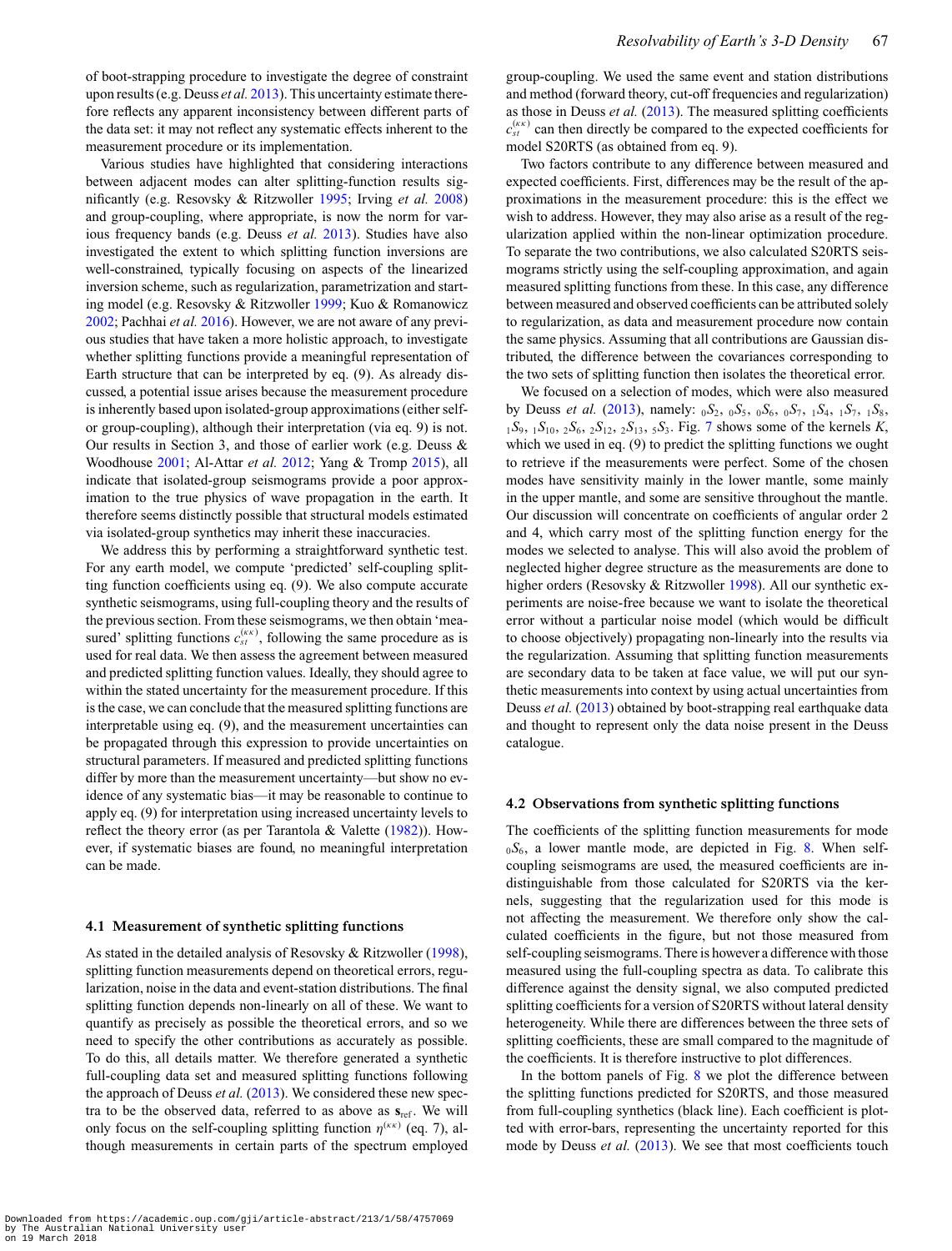<span id="page-10-0"></span>

**Figure 8.** Observed splitting coefficients for mode  ${}_{0}S_{6}$  for  $s = 2$  and  $s = 4$  (top panels). The full black circles represent measurements made on synthetic spectra obtained using full-coupling. The red open circles are predicted splitting coefficients calculated using eq. (9), and correspond to those you would expect if the measurements were perfect. The grey diamonds represent splitting coefficients calculated for mantle model S20RTS without lateral density variations. Bottom panels: difference between those measured from full-coupling spectra and predicted coefficients (black circles) and difference between predicted coefficients without and with density (grey diamonds). The vertical bars correspond to error bars inferred by Deuss *et al.* [\(2013\)](#page-14-34) for this mode.

the zero-line when the error-bars are taken into account (certainly when 2 standard deviations or the 95 per cent confidence level is considered), implying that predicted and measured splitting functions agree to within the measurement uncertainty. Thus, for this mode, any systematic errors that arise from the use of self-coupling are negligible compared to the effect of noise within the data.

We also plot the difference between splitting functions predicted in S20RTS, and our version without density (grey line). Again, we plot error-bars representing the uncertainty reported by Deuss *et al.* [\(2013\)](#page-14-34), and find that many of these also touch the zero-line and certainly within 2 standard deviations. This suggests that the signal from density lies at, or below the noise level of measured splitting functions. As a result, it is not straightforward to extract meaningful information about density from splitting functions for this mode. In addition, we observe that the signal attributable to lateral density heterogeneity appears to be similar in magnitude to the difference between observed and predicted splitting coefficients. Thus, even if noise levels could be reduced significantly, it would appear that current splitting function measurement procedures are insufficiently accurate to make use of the density signal.

Similar results are seen in Fig. [9,](#page-11-0) which shows results for the upper mantle mode  ${}_{2}S_{12}$ . In this example, we see differences which are more significant relative to uncertainties. Errors due to the use of self-coupling in the measurement procedure are now markedly greater than the quoted uncertainty, which accounts only for effects due to noise in the data, even within 2 standard deviations for some coefficients. This is likely to affect any interpretation based on eq. 9. Although lateral density heterogeneity has a signal that is now also

substantially greater than the stated noise level, it remains comparable in size to the theoretical error in splitting function observations. Again, it seems unlikely that meaningful density inferences can be made from this mode using standard methods. These two examples suggest that both density signal, and measurement error, become more significant for modes with shallow sensitivity. To see if this holds in general, we must examine more modes.

Comparing the full suite of splitting function coefficients measured from full-coupling synthetics to those predicted using eq. (9), we find a very strong correlation (with an R-value of 0.99), with no obvious evidence of any systematic trends. Splitting functions depend non-linearly on the spectra, and a more sophisticated error analysis is required before the possibility of any systematic effects can be fully eliminated. However, our results suggest that a reasonable starting point may be to assume that theoretical measurement errors can be modelled by a zero-mean Gaussian distribution, allowing them to be straightforwardly incorporated into measurement uncertainties.

To interpret our observations, it is then most instructive to show the reduced  $\chi^2$  misfits for all measured coefficients of a given splitting function with respect to the coefficients predicted for S20RTS using eq. (9)

$$
\chi^2 = \frac{1}{N} \sum_{s,t} \frac{\left(c_{st}^{\text{meas.}} - c_{st}^{\text{pred.}}\right)^2}{\sigma_{st}^2} \tag{12}
$$

where  $\sigma_{st}$  are the uncertainties from Deuss *et al.* [\(2013\)](#page-14-34) for the given mode and *N* represents the number of coefficients in the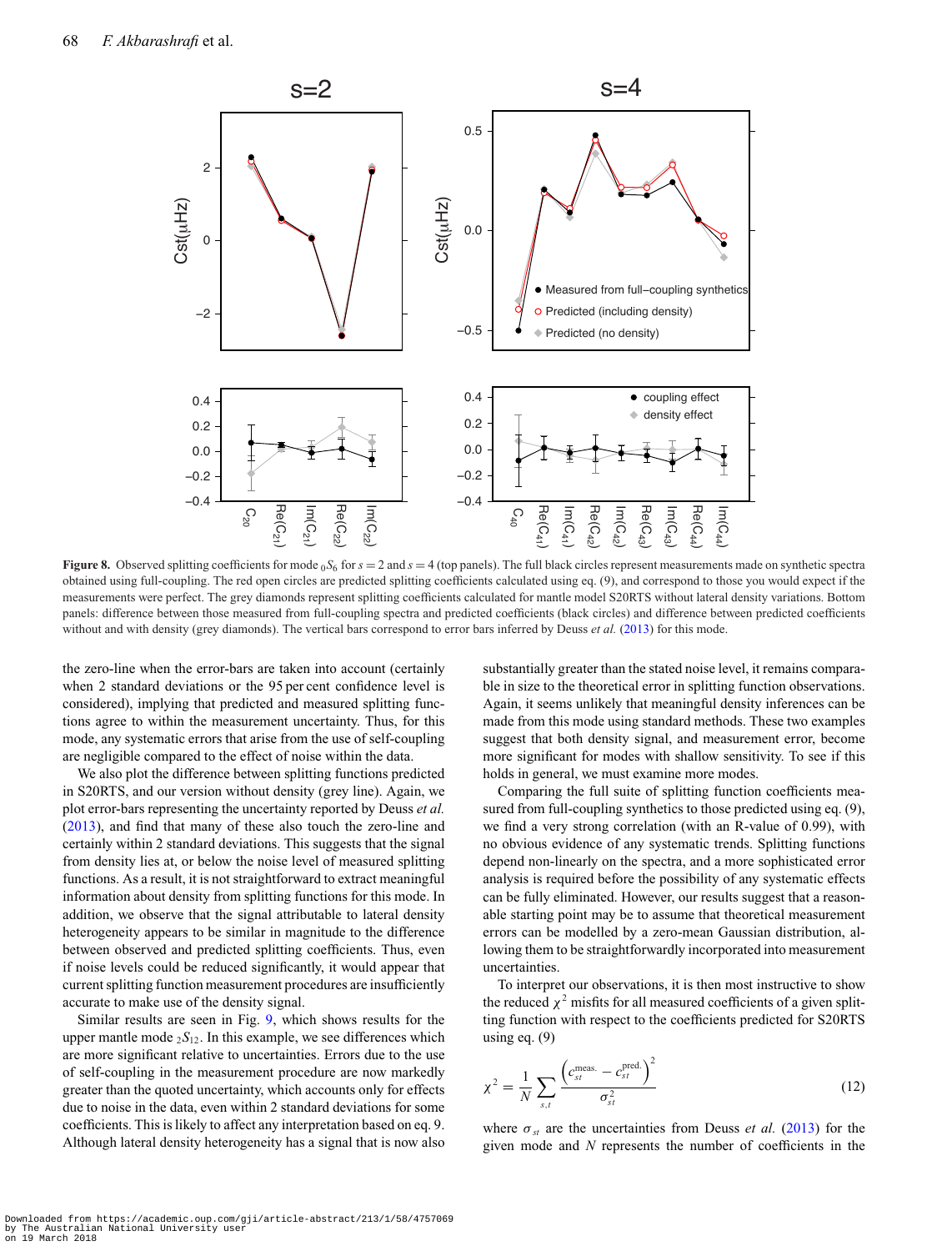<span id="page-11-0"></span>

<span id="page-11-1"></span>**Figure 9.** As Fig. [8,](#page-10-0) but for mode  ${}_{2}S_{12}$ .



**Figure 10.** Reduced  $\chi^2$  misfit defined by eq. (12) for measurements on full- (black squares) and self-coupling (open squares) seismograms using all parameters as determined by Deuss *et al.* [\(2013\)](#page-14-34).

corresponding splitting function. This statistical measure allows results to be summarized for easy interpretation;  $\chi^2 = 1$  indicates that the difference between measured and predicted values is, on average, of similar size to the uncertainties. First, we consider the splitting function measurements made upon synthetic seismograms computed using full-coupling (see Fig. [10\)](#page-11-1). For most modes, the value of  $\chi^2$  is well above one, indicating that observations differ from predicted values by an amount significantly greater than currently published data uncertainties for splitting coefficients. In other words, the Deuss catalogue underestimates the true uncertainty on splitting coefficients. This in turn may impact upon the confidence that can be placed in models derived partly or fully from these splitting function data.

As has already been discussed, discrepancies between measured and predicted splitting coefficients may arise due to reliance upon approximations in the measurement procedure, or as a consequence of regularization. To compare these effects, Fig. [10](#page-11-1) also shows  $\chi^2$  for splitting functions measured from synthetic seismograms generated using self-coupling. In this case, seismogram generation and splitting function measurement employ a consistent theoretical framework. Thus, any differences here arise solely from regularization. For several modes, we see that  $\chi^2$  obtained from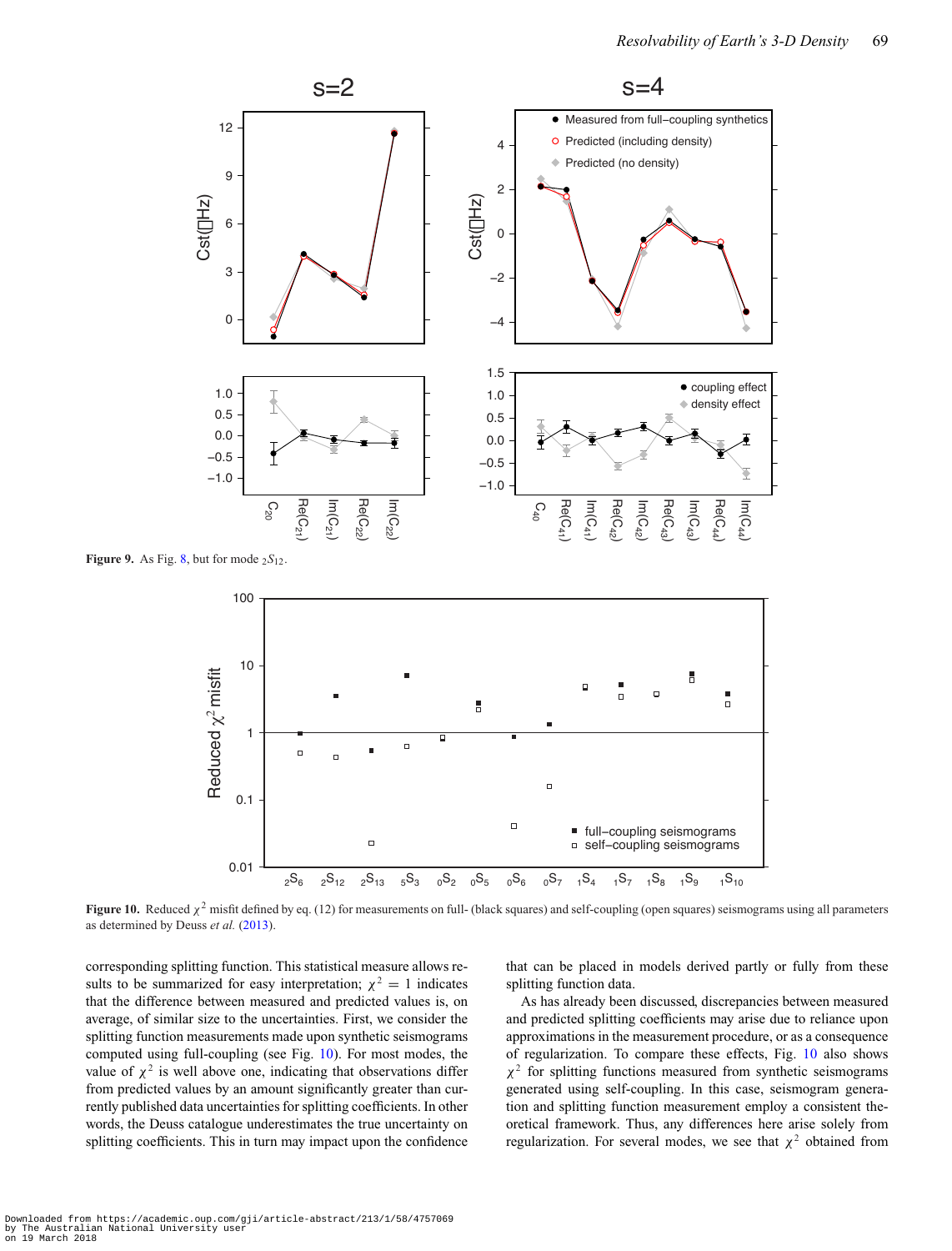<span id="page-12-0"></span>

**Figure 11.** Reduced  $\chi^2$  misfit defined by eq. (12) for model S20RTS, except with  $\delta \ln V_s = 0$  (black squares),  $\delta \ln V_p = 0$  (open squares) and  $\delta \ln \rho = 0$  (grey diamonds). This provides an indication of the average strength of the respective fields within the splitting functions for the 13 modes analysed.

self-coupling synthetics is similar to that for full-coupling synthetics. This suggests that the discrepancy between prediction and observation in these cases is mostly attributable to regularization. It is possible that reducing the damping applied during the measurement procedure would improve the agreement between predictions and observations. However, this might also be expected to increase the sensitivity to data noise, resulting in increased error-bars on the recovered coefficients (Resovsky & Ritzwoller [1998\)](#page-14-25). It is therefore not obvious that a net benefit would be gained; re-analysis of real data to investigate this rigorously is beyond the scope of the present study.

Assuming that all contributions to the uncertainties are Gaussian distributed, covariances will simply add up, in other words the total posterior covariance in actually measured coefficients may be expressed as  $C_{\text{tot}} = C_{\text{th}} + C_{\text{reg}} + C_{\text{d}}$ , where  $C_{\text{th}}$  is the theoretical uncertainty we wish to quantify,  $C_{\text{reg}}$  is due to regularization in the regression and  $\mathbf{C}_d = \sigma_d^2 \mathbf{I}$  corresponds to data uncertainty including the influence of the event-station distribution. This decomposition is similar to that used in Resovsky & Ritzwoller [\(1998\)](#page-14-25). The uncer-tainties quoted in Deuss et al. [\(2013\)](#page-14-34) were determined using bootstrapping: randomly eliminating stations, and also whole events. This was done for a fixed regularization. Thus, these uncertainties therefore represent the data covariance,  $C_d$ , including the particular event-station distribution used to create the Deuss catalogue.

Our measurements based on self-coupling seismograms (see Fig. [10\)](#page-11-1) do not reflect the calculated splitting functions perfectly. Because these seismograms are noise free, the discrepancies may be a measure of the regularization noise, which can be expressed as a multiple of the data noise,  $\mathbf{C}_{reg} = \alpha \sigma_d^2 \mathbf{I}$ . Values of  $\alpha$  can be directly read from Fig. [10.](#page-11-1) In the same figure we also display the result for measurements on full-coupling seismograms. These represent the discrepancies due to regularization and the theoretical error combined, which correspond then to  $\mathbf{C}_{\text{th}} + \mathbf{C}_{\text{reg}} = \beta \sigma_d^2 \mathbf{I}$ . Hence  $\beta - \alpha$  is a measure of **C**th expressed in units of the covariances in the Deuss catalogue. We see that **C**th and **C**reg changes for every mode, but as a quantitative indication: for the sample of modes we considered, on average  $\beta - \alpha = 1.3$  and  $\alpha = 2.0$ . Thus for the Deuss catalogue, the theoretical measurement error, is on average 1.3 times the quoted variance and the regularization error is on average 2 times the quoted variance, resulting in  $\mathbf{C}_{\text{tot}} = (1 + 1.3 + 2.0)\sigma_d^2 \mathbf{I} = 4.3\sigma_d^2 \mathbf{I}$ . We therefore recommend users should multiply the published uncertainty in the Deuss catalogue by a factor of 2 to use a more representative number for the true measurement uncertainty.

While the quoted numbers reflect the contribution to uncertainty in the Deuss catalogue, can they be used for other catalogues? The answer is no, because regularization errors and the data uncertainty translate differently into coefficient uncertainty, depending intimately on all the details on the measurement procedure (eventstation distribution, regularization, number of iterations, cut-off frequencies, . . . ). Because we do not have this information available for other catalogues, we cannot give detailed results for those. We can however say Resovsky & Ritzwoller [\(1998\)](#page-14-25) made a real effort to quantify the true uncertainties given the computational restrictions of 30 years ago.

To put these results into perspective, it is instructive to look at potential information on the Earth's structure contained in the splitting functions. We have already described how we generate a version of S20RTS omitting any lateral density heterogeneity, and use this to estimate the magnitude of signal attributable to density. Similarly, we can generate seismograms in versions of S20RTS that assume there is no lateral  $V_s$  heterogeneity (having only lateral variations in  $V_p$  and  $\rho$ ), or no lateral  $V_p$  structure (only  $V_s$  and  $\rho$ ). In each case, we can compute expected splitting coefficients using eq. (9), and obtain  $\chi^2$  values as in eq. (12). When we plot these in Fig. [11,](#page-12-0) we see that the signal of  $V<sub>s</sub>$  in the splitting functions is 2-3 orders of magnitude larger than the observational uncertainties for most modes, while that of  $V_p$  is on average one order of magnitude larger and  $\rho$  mostly of the same order as the uncertainties. This is interesting in itself, as it shows that most modes do not contain any significant information on density, regardless of whether we can accurately measure their splitting function or not. The reason for this might be that wave speeds mostly affect the phase of a seismic spectrum, whereas density mostly affects its amplitude. When we further consider our findings that the measured data variances should be multiplied by a factor of 4.3 to represent the total measurement errors, we find that on average the reduced  $\chi^2$  will be around 100 for  $\delta \ln V_s$ , around 4 for  $\delta \ln V_p$  and around 1 for  $\delta \ln \rho$ .

Most studies infer mantle structure using these splitting function in a least-squares inversion (e.g. Ritsema *et al.* [1999;](#page-14-23) Ishii & Tromp [1999;](#page-14-0) Ritsema et al. [2011;](#page-14-24) Moulik & Ekström [2016;](#page-14-4) Koelemeijer *et al.* [2017\)](#page-14-5). Given that the  $V_s$  signal is well above the uncertainty of the splitting functions, shear wave mantle models using such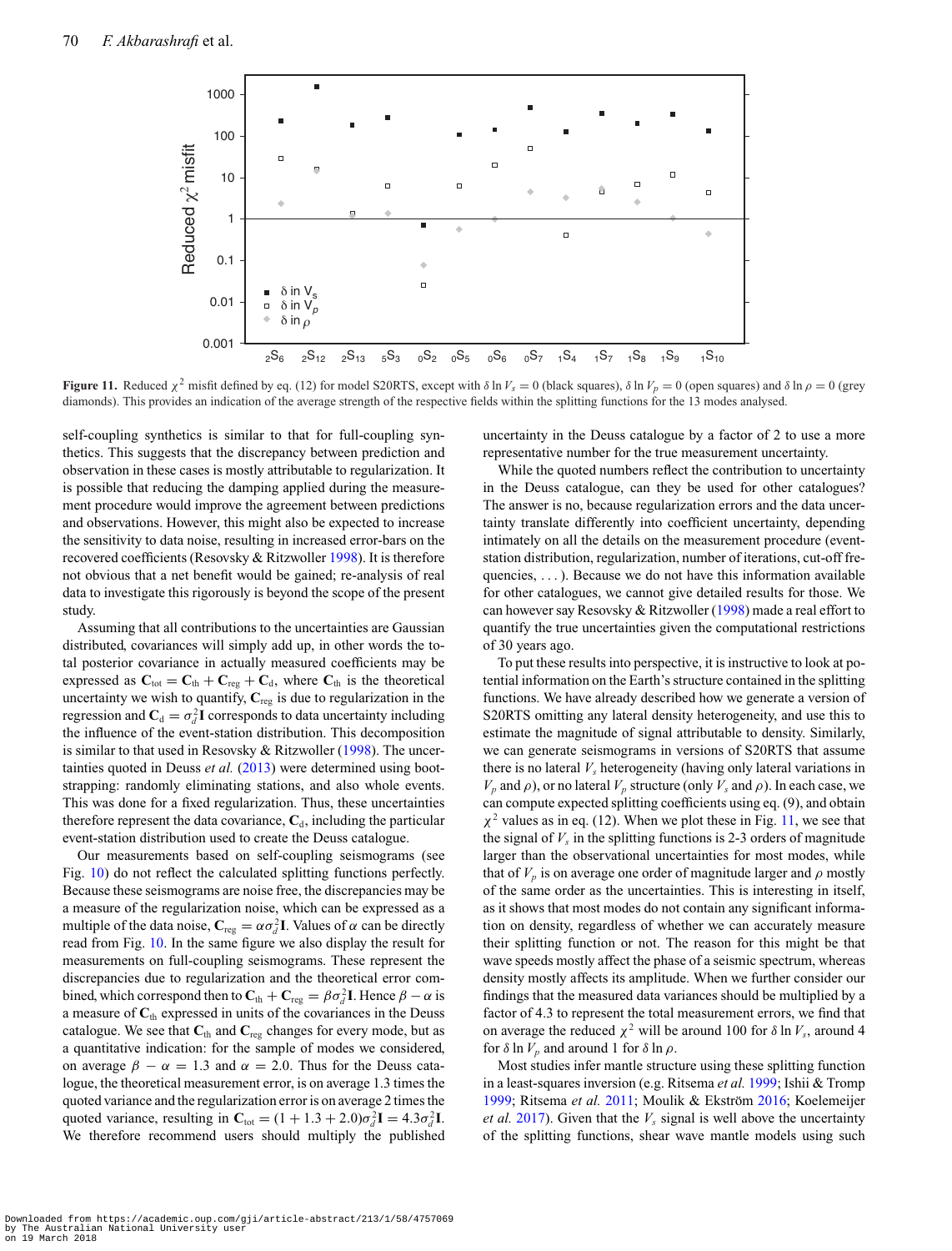data should be fairly robust. However, because the density signal is of the level of the measurement uncertainty, its robustness was justifiably questioned in the past (e.g. Resovsky & Ritzwoller [1999;](#page-14-29) Kuo & Romanowicz [2002\)](#page-14-30). Only by moving away from standard techniques and using full sampling, can density be inferred with a meaningful uncertainty (Resovsky & Trampert [2003\)](#page-14-43). The latter study showed that the density model had on average an uncertainty of about 50 per cent of its magnitude, or 100 per cent within a 95 per cent confidence level. This generated lively debates, and for instance, the question of buoyant versus heavy large low-shear wave provinces is still waiting to be settled, although the heavy side (Ishii & Tromp [1999;](#page-14-0) Resovsky & Trampert [2003;](#page-14-43) Trampert *et al.* [2004;](#page-14-1) Mosca *et al.* [2012;](#page-14-3) Moulik & Ekström [2016\)](#page-14-4) got a recent boost with an independent study inverting tidal data (Lau *et al.* [2017\)](#page-14-44). Given that the Deuss catalogue uses far more seismograms to infer splitting functions than any previous catalogue, and we now have a good representations of the true measurement uncertainty, constructing a mantle model using a sampling algorithm is well worth repeating. Alternatively, direct spectra inversions using full coupling theory, where density has a higher signal-to-noise ratio, are becoming computationally feasible.

# **4.3 Summary**

Again, our results can be summarized as:

(i) We confirm that there is a significant theoretical measurement error in currently published splitting functions.

(ii) There is no obvious bias, but this theoretical error can, to a first approximation, be assumed to be random noise.

(iii) There is also a significant contribution from regularization to the uncertainty in splitting functions.

(iv) Taking the total uncertainty into account, currently published splitting functions contain information on  $V_s$  with a signal-to-noise ratio of about 100, information on  $V_p$  with a signal-to-noise ratio of about 4, and information on  $\rho$  with a signal-to-noise ratio of about 1.

(v) Since the density signal is small in currently published splitting functions, advanced techniques should be employed to infer density structure.

(vi) The signal from  $V<sub>s</sub>$  is very strong, and its inference is unlikely to be significantly affected by the increased measurement uncertainty in currently published splitting functions. Thus, we do not believe our results should affect published models of  $V<sub>s</sub>$  structure that may be derived these splitting function measurements.

These results are specific to the Deuss catalogue (Deuss *et al.* [2013\)](#page-14-34). Using other catalogues requires repeating the work in this study if authors wish to infer density, the exception possibly being the Colorado catalogue (Resovsky & Ritzwoller [1998\)](#page-14-25). We also remark that the density signal may be more effectively isolated by working directly upon seismic spectra, where the observational uncertainty is expected to be smaller: the results of Section 3 suggest that this should be feasible.

# **5 CONCLUSIONS**

Previous studies have shown that self- and group-coupling approximations ought to be regarded as obsolete in the context of computing seismograms in 3-D Earth models. By systematically increasing the number of modes in full-coupling calculations, we have demonstrated that accurate full-coupling requires inclusion of modes

significantly beyond the highest frequency range of interest in the seismograms. For seismograms to be accurate up to 3 mHz in typical models, coupling to 5 mHz is preferable; 4 mHz may be sufficient for some applications if the Earth has a structure similar to S20RTS. Our experimental evidence appears to corroborate theoretical expectations that truncation errors become larger as short-wavelength structure becomes more dominant.

Self-coupling splitting functions, often used in the construction of 3-D Earth models, are themselves inherently based on the selfor group-coupling approximations, and may therefore contain systematic measurement errors. By measuring self-coupling splitting functions on exact full-coupling seismograms, we showed that the recovered splitting function does not match theoretical predictions. There is also a significant regularization contribution to the recovered splitting functions. There is no visible apparent bias from any of these contributions, but recently published (Deuss *et al.* [2013\)](#page-14-34) standard deviations of data uncertainties for splitting coefficients need to be increased by a factor of around 2 to represent the total error within the measurement process. In that case, our results show that the information on the 3-D density structure contained in the measured splitting functions has the same magnitude as the total uncertainty. The information on the variation of compressional-wave speed is about 4 times that of the uncertainty and the information on the shear-wave speed has a signal-to-noise ratio of about 100.

To go beyond a statistical treatment of the theoretical error, one route forward may be to simply avoid the use of splitting functions: with modern computational resources, it may be feasible to infer structural information directly from spectra via full-coupling calculations. Alternatively, it may also be possible to continue to use splitting functions, measured using self- or group-coupling approximations, and instead replace the kernels within eq. (9) by those that account for these measuring approximations correctly (e.g. via adjoint theory). However, until such studies are undertaken, we must assume markedly larger uncertainties than reported for measured splitting coefficients. Given this, our modelling suggests that Earth's density signal lies at or below the presumed noise level. In consequence, there is no prospect of recovering robust estimates of density structure. It therefore follows that currently published density models ought to be interpreted with great caution.

# **ACKNOWLEDGEMENTS**

We are grateful for constructive reviews by Philippe Lognonné and Joseph Resovsky. The research leading to these results has received funding from the European Research Council (ERC) under the European Union's Seventh Framework Programme (FP/2007-2013) grant agreement number 320639 (iGEO) and under the European Union's Horizon 2020 research and innovation programme grant agreement number 681535 (ATUNE). The code used to perform the full-coupling calculations makes extensive use of routines developed by John Woodhouse, and we thank him for allowing us to use them.

# **REFERENCES**

- <span id="page-13-2"></span>Al-Attar, D. & Crawford, O., 2016. Particle relabelling transformations in elastodynamics, *[Geophys. J. Int.,](http://dx.doi.org/10.1093/gji/ggw032)* **205,** 575–593.
- <span id="page-13-0"></span>Al-Attar, D., Woodhouse, J. & Deuss, A., 2012. Calculation of normal mode spectra in laterally heterogeneous earth models using an iterative direct solution method, *[Geophys. J. Int.,](http://dx.doi.org/10.1111/j.1365-246X.2012.05406.x)* **189,** 1038–1046.
- <span id="page-13-1"></span>Cara, M. & Lévêque, J., 1987. Waveform inversion using secondary observables, *[Geophys. Res. Lett.,](http://dx.doi.org/10.1029/GL014i010p01046)* **14,** 1046–1049.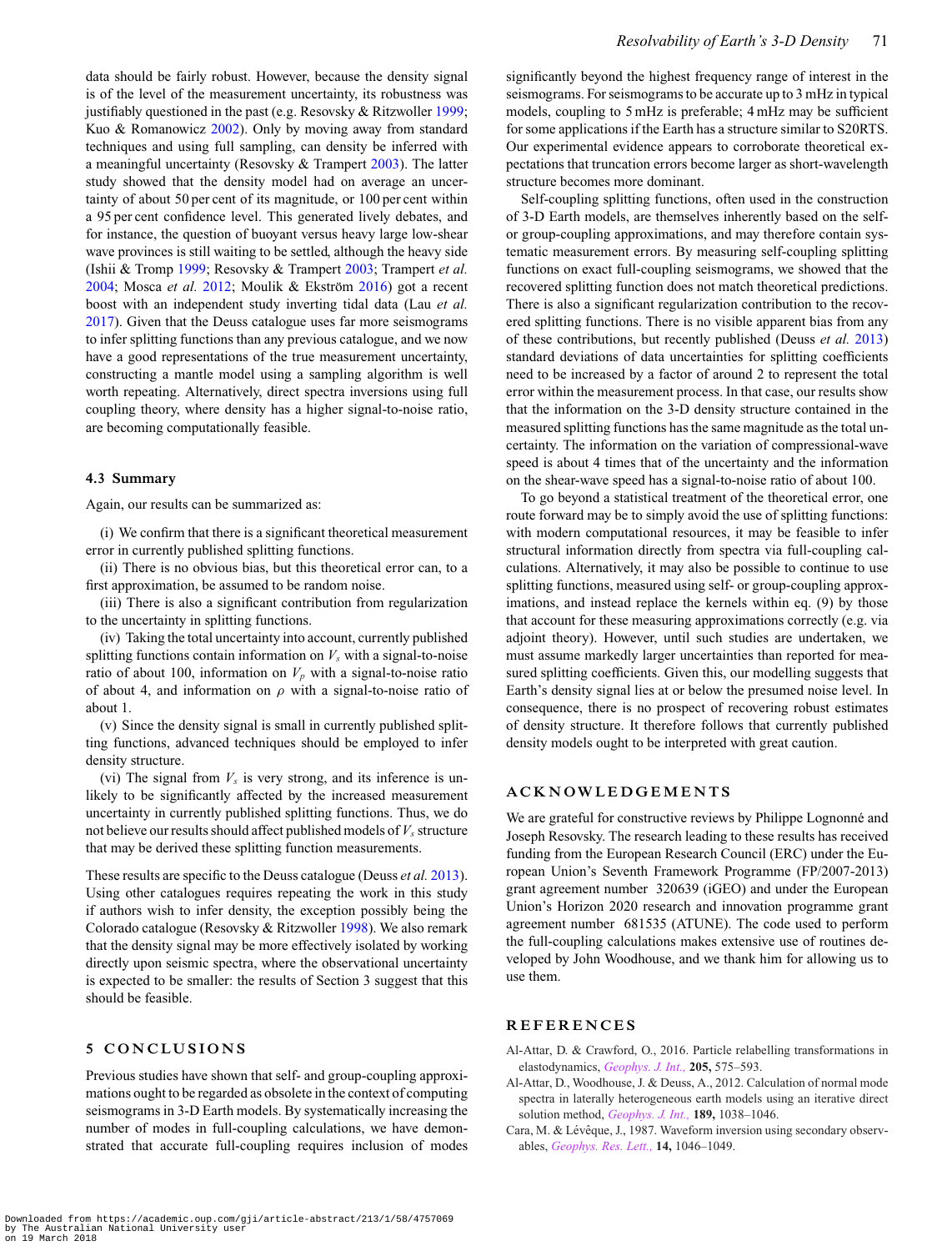# 72 *F. Akbarashrafi* et al.

- <span id="page-14-6"></span>Dahlen, F., 1968. The normal modes of a rotating, elliptical Earth, *[Geophys.](http://dx.doi.org/10.1111/j.1365-246X.1968.tb00229.x) [J. R. astr. Soc.,](http://dx.doi.org/10.1111/j.1365-246X.1968.tb00229.x)* **16,** 329–367.
- <span id="page-14-7"></span>Dahlen, F., 1969. The normal modes of a rotating, elliptical Earth—II. Nearresonance multiplet coupling, *[Geophys. J. R. astr. Soc.,](http://dx.doi.org/10.1111/j.1365-246X.1969.tb03576.x)* **18,** 397–436.
- <span id="page-14-45"></span>Dahlen, T. & Tromp, J., 1998. *Theoretical Global Seismology,* Princeton University Press.
- <span id="page-14-42"></span>de Wit, R., Käufl, P., Valentine, A. & Trampert, J., 2014. Bayesian inversion of free oscillations for Earth's radial (an)elastic structure, *[Phys. Earth](http://dx.doi.org/10.1016/j.pepi.2014.09.004) [planet. Inter.,](http://dx.doi.org/10.1016/j.pepi.2014.09.004)* **237,** 1–17.
- <span id="page-14-18"></span>Deuss, A. & Woodhouse, J., 2001. Theoretical free-oscillation spectra: the importance of wide band coupling, *[Geophys. J. Int.,](http://dx.doi.org/10.1046/j.1365-246X.2001.00502.x)* **146,** 833–842.
- <span id="page-14-52"></span>Deuss, A. & Woodhouse, J., 2004. Iteration method to determine the eigenvalues and eigenvectors of a target multiplet including full mode coupling, *[Geophys. J. Int.,](http://dx.doi.org/10.1111/j.1365-246X.2004.02399.x)* **159,** 326–332.
- <span id="page-14-41"></span>Deuss, A., Ritsema, J. & van Heijst, H., 2011. Splitting function measurements for Earth's longest period normal modes using recent large earthquakes, *[Geophys. Res. Lett.,](http://dx.doi.org/10.1029/2010GL046115)* **38,** L04303, doi:10.1029/2010GL046115.
- <span id="page-14-34"></span>Deuss, A., Ritsema, J. & van Heijst, H., 2013. A new catalogue of normalmode splitting function measurements up to 10 mHz, *[Geophys. J. Int.,](http://dx.doi.org/10.1093/gji/ggt010)* **193,** 920–937.
- <span id="page-14-39"></span>Durek, J.J. & Romanowicz, B., 1999. Inner core anisotropy inferred by direct inversion of normal mode spectra, *[Geophys. J. Int.,](http://dx.doi.org/10.1046/j.1365-246x.1999.00961.x)* **139,** 599–622.
- <span id="page-14-20"></span>Dziewonski, A. & Anderson, D., 1981. Preliminary reference Earth model, *[Phys. Earth planet. Inter.,](http://dx.doi.org/10.1016/0031-9201(81)90046-7)* **25,** 297–356.
- <span id="page-14-47"></span>Gharti, H. & Tromp, J., 2017. *A spectral-infinite-element solution of Poisson's equation: an application to self gravity*, arXiv[:1706.00855v1.](http://arxiv.org/abs/1706.00855v1)
- <span id="page-14-21"></span>Giardini, D., Li, X.-D. & Woodhouse, J., 1987. Three-dimensional structure of the Earth from splitting in free-oscillation spectra, *[Nature,](http://dx.doi.org/10.1038/325405a0)* **325,** 405– 411.
- <span id="page-14-22"></span>Giardini, D., Li, X.-D. & Woodhouse, J., 1988. Splitting functions of longperiod normal modes of the Earth, *[J. geophys. Res.,](http://dx.doi.org/10.1029/JB093iB11p13716)* **93,** 13 716–13 742.
- <span id="page-14-51"></span>Gilbert, F., 1970. Excitation of the normal modes of the Earth by earthquake sources, *[Geophys. J. R. astr. Soc.,](http://dx.doi.org/10.1111/j.1365-246X.1971.tb03593.x)* **22,** 223–226.
- <span id="page-14-15"></span>Hara, T., Tsuboi, S. & Geller, R., 1991. Inversion for laterally heterogeneous earth structure using a laterally heterogeneous starting model: preliminary results, *[Geophys. J. Int.,](http://dx.doi.org/10.1111/j.1365-246X.1991.tb05699.x)* **104,** 523–540.
- <span id="page-14-16"></span>Hara, T., Tsuboi, S. & Geller, R., 1993. Inversion for laterally heterogeneous upper mantle *S*-wave velocity structure using iterative waveform inversion, *[Geophys. J. Int.,](http://dx.doi.org/10.1111/j.1365-246X.1993.tb01487.x)* **115,** 667–698.
- <span id="page-14-38"></span>He, X. & Tromp, J., 1996. Normal-mode constraints on the structure of the Earth, *[J. geophys. Res.,](http://dx.doi.org/10.1029/96JB01783)* **101,** 20 053–20 082.
- <span id="page-14-33"></span>Irving, J., Deuss, A. & Andrews, J., 2008. Wide-band coupling of Earth's normal modes due to anisotropic inner core structure, *[Geophys. J. Int.,](http://dx.doi.org/10.1111/j.1365-246X.2008.03824.x)* **174,** 919–929.
- <span id="page-14-0"></span>Ishii, M. & Tromp, J., 1999. Normal-mode and free-air gravity constraints on lateral variations in velocity and density of Earth's mantle, *[Science,](http://dx.doi.org/10.1126/science.285.5431.1231)* **285,** 1231–1236.
- <span id="page-14-35"></span>Karato, S.-i., 1993. Importance of anelasticity in the interpretation of seismic tomography, *[Geophys. Res. Lett.,](http://dx.doi.org/10.1029/93GL01767)* **15,** 1623–1626.
- <span id="page-14-32"></span>Koelemeijer, P., Deuss, A. & Ritsema, J., 2013. Observations of core-mantle boundary Stoneley modes, *[Geophys. Res. Lett.,](http://dx.doi.org/10.1002/grl.50514)* **40,** 2557–2561.
- <span id="page-14-5"></span>Koelemeijer, P., Deuss, A. & Ritsema, J., 2017. Density structure of Earth's lowermost mantle from Stoneley mode splitting observations, *[Nat. Com](http://dx.doi.org/10.1038/ncomms15241)[mun.,](http://dx.doi.org/10.1038/ncomms15241)* **8,** 15241.
- <span id="page-14-46"></span>Komatitsch, D. & Tromp, J., 2002. Spectral-element simulations of global seismic wave propagation—I. Validation, *[Geophys. J. Int.,](http://dx.doi.org/10.1046/j.1365-246X.2002.01653.x)* **149,** 390–412.
- <span id="page-14-30"></span>Kuo, C. & Romanowicz, B., 2002. On the resolution of density anomalies in the Earth's mantle using spectral fitting of normal-mode data, *[Geophys.](http://dx.doi.org/10.1046/j.1365-246X.2002.01698.x) [J. Int.,](http://dx.doi.org/10.1046/j.1365-246X.2002.01698.x)* **150,** 162–179.
- <span id="page-14-19"></span>Lau, H., Yang, H.-Y., Tromp, J., Mitrovica, J., Latychev, K. & Al-Attar, D., 2015. A normal mode treatment of semi-diurnal body tides on an aspherical, rotating and anelastic Earth, *[Geophys. J. Int.,](http://dx.doi.org/10.1093/gji/ggv227)* **202,** 1392–1406.
- <span id="page-14-44"></span>Lau, H., Mitrovica, J., Davies, J., Tromp, J., Yang, H.-Y. & Al-Attar, D., 2017. Tidal tomography constrains Earth's deep-mantle buoyancy, *[Nature,](http://dx.doi.org/10.1038/nature24452)* **551,** 321–326.
- <span id="page-14-2"></span>Lay, T., 2007. Deep earth structure—lower mantle and *D''*, in *Treatise on* Geophysics, Vol. 1, pp. 620-654, eds Romanowicz, B. & Dziewoński, A., Elsevier.
- <span id="page-14-14"></span>Lognonné, P., 1991. Normal modes and seismograms in an anelastic rotating Earth, *[J. geophys. Res.,](http://dx.doi.org/10.1029/91JB00420)* **96,** 20 309–20 319.
- <span id="page-14-40"></span>Masters, G., Laske, G. & Gilbert, F., 2000. Matrix autoregressive analysis of free-oscillation coupling and splitting, *[Geophys. J. Int.,](http://dx.doi.org/10.1046/j.1365-246X.2000.01261.x)* **143,** 478–489.
- <span id="page-14-49"></span>Masters, G., Barmine, M. & Kientz, S., 2011. *Mineos User Manual,* Computational Infrastructure for Geodynamics, v. 1.0.2.
- <span id="page-14-3"></span>Mosca, I., Cobden, L., Deuss, A., Ritsema, J. & Trampert, J., 2012. Seismic and mineralogical structures of the lower mantle from probabilistic tomography, *[J. geophys. Res.,](http://dx.doi.org/10.1029/2011JB008851)* **117,** B06304, doi:10.1029/2011JB008851.
- <span id="page-14-4"></span>Moulik, P. & Ekström, G., 2016. The relationships between large-scale variations in shear velocity, density, and compressional velocity in the Earth's mantle, *[J. geophys. Res.,](http://dx.doi.org/10.1002/2015JB012679)* **121,** 2737–2771.
- <span id="page-14-31"></span>Pachhai, S., Tkalčić, H. & Masters, G., 2016. Estimation of splitting functions from Earth's normal mode spectra using the neighbourhood algorithm, *[Geophys. J. Int.,](http://dx.doi.org/10.1093/gji/ggv414)* **204,** 111–126.
- <span id="page-14-9"></span>Park, J., 1986. Synthetic seismograms from coupled free oscillations: Effects of lateral structure and rotation, *[J. geophys. Res.,](http://dx.doi.org/10.1029/JB091iB06p06441)* **91,** 6441–6464.
- <span id="page-14-10"></span>Park, J., 1987. Asymptotic coupled-mode expressions for multiplet amplitude anomalies and frequency shifts on an aspherical earth, *[Geophys. J.](http://dx.doi.org/10.1111/j.1365-246X.1987.tb00679.x) [R. astr. Soc.,](http://dx.doi.org/10.1111/j.1365-246X.1987.tb00679.x)* **90,** 129–169.
- <span id="page-14-11"></span>Park, J., 1990. The subspace projection method for constructing coupledmode synthetic seismograms, *[Geophys. J. Int.,](http://dx.doi.org/10.1111/j.1365-246X.1990.tb00761.x)* **101,** 111–123.
- <span id="page-14-48"></span>Pekeris, C. & Jarosch, H., 1958. The free oscillations of the earth, in *Contributions in Geophysics in Honor of Beno Butenberg, eds* Benioff, H., Ewing, M., Howell, B. & Press, F., Pergamon Press.
- <span id="page-14-27"></span>Resovsky, J. & Ritzwoller, M., 1995. Constraining odd-degree Earth structure with coupled free oscillations, *[Geophys. Res. Lett.,](http://dx.doi.org/10.1029/95GL01996)* **22,** 2301–2304.
- <span id="page-14-25"></span>Resovsky, J. & Ritzwoller, M., 1998. New and refined constraints on threedimensional Earth structure from normal modes below 3 mHz, *[J. geophys.](http://dx.doi.org/10.1029/97JB02482) [Res.,](http://dx.doi.org/10.1029/97JB02482)* **103,** 783–810.
- <span id="page-14-29"></span>Resovsky, J. & Ritzwoller, M., 1999. Regularization uncertainty in density models estimated from normal mode data, *[Geophys. Res. Lett.,](http://dx.doi.org/10.1029/1999GL900540)* **26,** 2319– 2322.
- <span id="page-14-43"></span>Resovsky, J. & Trampert, J., 2003. Using probabilistic seismic tomography to test mantle velocity-density relationships, *[Earth planet. Sci. Lett.,](http://dx.doi.org/10.1016/S0012-821X(03)00436-9)* **215**,121–234.
- <span id="page-14-23"></span>Ritsema, J., van Heijst, H. & Woodhouse, J., 1999. Complex shear wave velocity structure imaged beneath Africa and Iceland, *[Science,](http://dx.doi.org/10.1126/science.286.5446.1925)* **286**(5446), 1925–1931.
- <span id="page-14-37"></span>Ritsema, J., van Heijst, H. & Woodhouse, J., 2004. Global transition zone tomography, *[J. geophys. Res.,](http://dx.doi.org/10.1029/2003JB002610)* **109,** doi:10.1029/2003JB002610.
- <span id="page-14-24"></span>Ritsema, J., Deuss, A., van Heijst, H. & Woodhouse, J., 2011. S40RTS: a degree-40 shear-velocity model for the mantle from new Rayleigh wave dispersion, teleseismic traveltime and normal-mode splitting function measurements, *[Geophys. J. Int.,](http://dx.doi.org/10.1111/j.1365-246X.2010.04884.x)* **184,** 1223–1236.
- <span id="page-14-50"></span>Rogister, Y. & Valette, B., 2009. Influence of liquid core dynamics on rotational modes, *[Geophys. J. Int.,](http://dx.doi.org/10.1111/j.1365-246X.2008.03996.x)* **176,** 368–388.
- <span id="page-14-12"></span>Romanowicz, B., 1987. Multiplet-multiplet coupling due to lateral heterogeneity: asymptotic effects on the amplitude and frequency of the Earth's normal modes, *[Geophys. J. R. astr. Soc.,](http://dx.doi.org/10.1111/j.1365-246X.1987.tb00676.x)* **90,** 75–100.
- <span id="page-14-28"></span>Tarantola, A. & Valette, B., 1982. Generalized nonlinear inverse problems solved using the least squares criterion, *[Rev. Geophys. Space Phys.,](http://dx.doi.org/10.1029/RG020i002p00219)* **20,** 219–232.
- <span id="page-14-1"></span>Trampert, J., Deschamps, F., Resovsky, J. & Yuen, D., 2004. Probabilistic tomography maps chemical heterogeneities throughout the lower mantle, *[Science,](http://dx.doi.org/10.1126/science.1101996)* **306,** 853–856.
- <span id="page-14-13"></span>Tromp, J. & Dahlen, F., 1990. Free oscillations of a spherical anelastic earth, *[Geophys. J. Int.,](http://dx.doi.org/10.1111/j.1365-246X.1990.tb05682.x)* **103,** 707–723.
- <span id="page-14-17"></span>Um, J. & Dahlen, F., 1992. Normal mode multiplet coupling on an aspherical, anelastic earth, *[Geophys. J. Int.,](http://dx.doi.org/10.1111/j.1365-246X.1992.tb00551.x)* **111,** 11–34.
- <span id="page-14-36"></span>Valentine, A. & Trampert, J., 2012. Assessing the uncertainties on seismic source parameters: towards realistic error estimates for centroid-momenttensor determinations, *[Phys. Earth. planet. Inter.,](http://dx.doi.org/10.1016/j.pepi.2012.08.003)* **210–211,** 36–49.
- <span id="page-14-26"></span>Valentine, A. & Trampert, J., 2016. The impact of approximations and arbitrary choices on geophysical images, *Geophys. J. Int.,* **204,** 59–73.
- <span id="page-14-8"></span>Woodhouse, J., 1980. The coupling and attenuation of nearly resonant multiplets in the Earth's free oscillation spectrum, *[Geophys. J. R. astr. Soc.,](http://dx.doi.org/10.1111/j.1365-246X.1980.tb04317.x)* **61,** 261–283.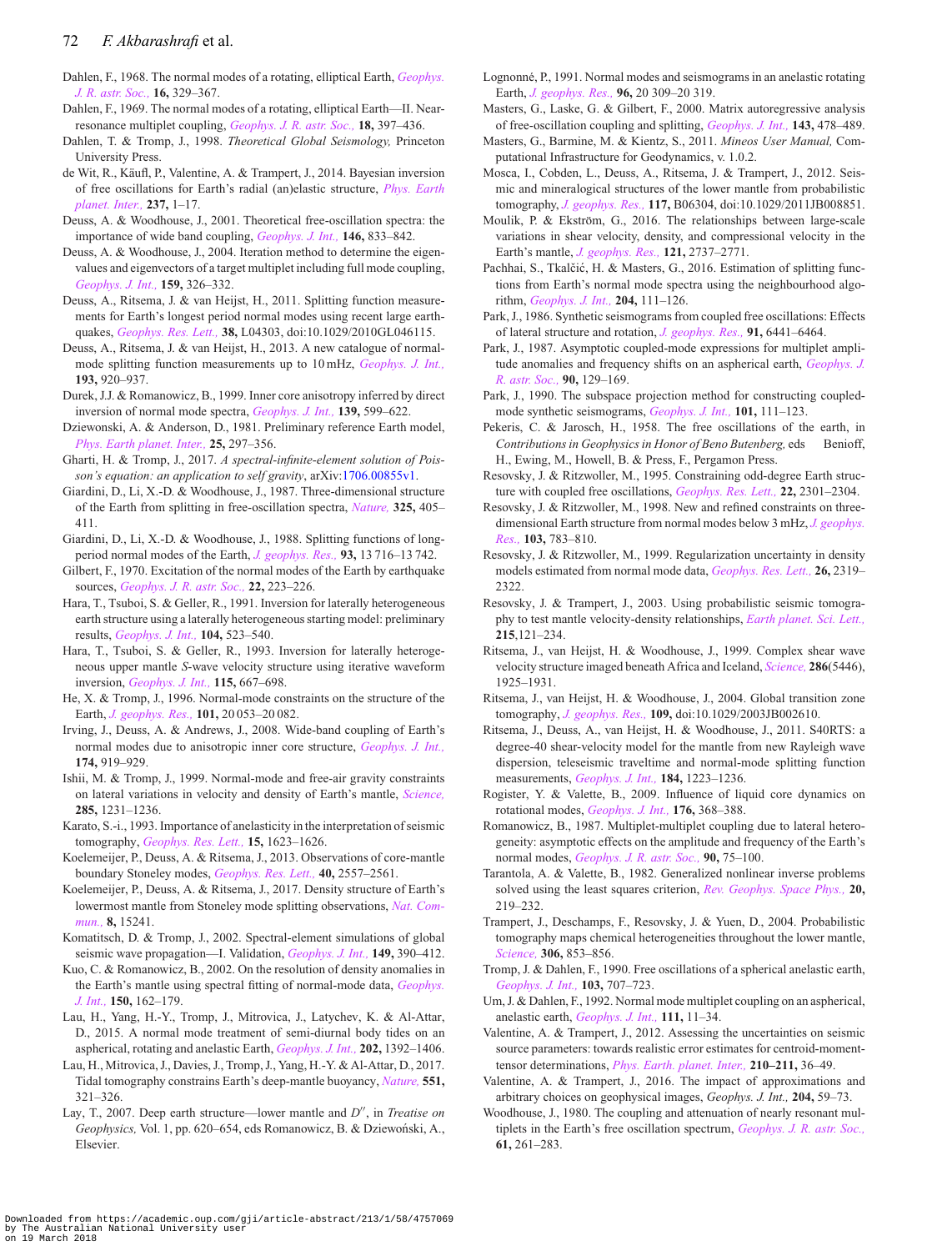- <span id="page-15-4"></span>Woodhouse, J., 1988. The calculation of the eigenfrequencies and eigenfunctions of the free oscillations of the earth and the sun, in *Seismological Algorithms,* pp. 321–370, ed. Doornbos, D., Academic Press.
- <span id="page-15-0"></span>Woodhouse, J. & Dahlen, F., 1978. The effect of a general aspherical perturbation on the free oscillations of the Earth, *[Geophys. J. R. astr. Soc.,](http://dx.doi.org/10.1111/j.1365-246X.1978.tb03746.x)* **53,** 335–354.
- <span id="page-15-7"></span>Woodhouse, J. & Deuss, A., 2007. Earth's free oscillations, in *Seismology and structure of the Earth,* vol. 1 of Treatise on Geophysics, chap. 2, pp. 31–65, eds Romanowicz, B. & Dziewoński, A., Elsevier.
- <span id="page-15-5"></span>Woodhouse, J. & Dziewonski, A., 1984. Mapping the upper mantle: Threedimensional modeling of Earth structure by inversion of seismic waveforms, *[J. geophys. Res.,](http://dx.doi.org/10.1029/JB089iB07p05953)* **89,** 5953–5986.
- <span id="page-15-3"></span>Woodhouse, J. & Giardini, D., 1985. Inversion for the splitting function of isolated low order normal mode multiplets, *EOS, Trans. Am. geophys. Un.,* **66,** 300.
- <span id="page-15-1"></span>Woodhouse, J. & Girnius, T., 1982. Surface waves and free oscillations in a regionalized earth model, *[Geophys. J. R. astr. Soc.,](http://dx.doi.org/10.1111/j.1365-246X.1982.tb04921.x)* **68,** 653–673.
- <span id="page-15-6"></span>Woodhouse, J., Giardini, D. & Li, X.-D., 1986. Evidence for inner core anisotropy from free oscillations, *[Geophys. Res. Lett.,](http://dx.doi.org/10.1029/GL013i013p01549)* **13,** 1549–1552.
- <span id="page-15-2"></span>Yang, H.-Y. & Tromp, J., 2015. Synthetic free oscillation spectra: an appraisal of various mode-coupling methods, *[Geophys. J. Int.,](http://dx.doi.org/10.1093/gji/ggv349)* **203,** 1179– 1192.

# **APPENDIX: SYNTHETIC SEISMIC** WAVEFORMS AND SPECTRA-THE **NORMAL MODE FRAMEWORK**

A complete description of the theoretical basis for normal mode seismology lies well beyond the scope of this paper. Here, we aim to provide sufficient background to allow the reader to appreciate the motivations for—and distinctions between—self-, group- and full-coupling. In particular, we aim to highlight precisely where and why approximations need to be introduced within the various theories, providing insight into potential for systematic errors. Readers wishing for a more in-depth treatment are directed to a summary paper by Woodhouse & Deuss [\(2007\)](#page-15-7), or the comprehensive account contained within Dahlen & Tromp [\(1998\)](#page-14-45). Of course, our discussion here is very general: specific implementations of these techniques invariably adopt additional simplifications and restrictions, which may impact further upon accuracy.

## **A1 The seismic wave equation**

The seismic wavefield within the Earth,  $s(x, t)$ , can be described by the seismic wave equation. This has the general form

$$
\left(\mathcal{V} + \mathcal{W}\frac{\partial}{\partial t} + \rho \frac{\partial^2}{\partial t^2}\right)\mathbf{s} = \mathbf{f}
$$
 (A1)

where  $V$  represents a linear integro-differential operator that depends upon the material properties of the Earth;  $W$  is an operator representing effects due to the Coriolis force;  $\rho = \rho(\mathbf{x})$  is the equilibrium density distribution within the Earth; and  $f = f(x, t)$  represents the force due to the seismic source. If viscoelastic effects are to be properly accounted for, the operator  $V$  is itself a function of time, and in this case  $\mathcal V$ **s** implies a convolution operation. Given specific realizations of the various quantities, we aim to solve eq. (A1) to obtain synthetic seismic observables.

A general strategy for solving differential equations entails expanding the solution in terms of a known basis set, thereby reducing the equations to algebraic form. Although the solution remains the same irrespective of the basis chosen, the computational procedure required to obtain that solution can vary considerably. Thus, an appropriate choice of basis can be critical to developing efficient

algorithms. In a seismological context, one strategy is to adopt a basis constructed on a finite-element–style mesh. This results in computational tools such as SPECFEM3D\_GLOBE (e.g Komatitsch & Tromp [2002\)](#page-14-46), where simulation costs scale with the length of timeseries that must be calculated. Normal mode seismology takes a different approach: it relies upon basis functions that have global support, and the resulting algorithms have computational costs that depend largely on the desired frequency range of solution. Both approaches are formally complete and can provide faithful simulation of physical reality. However, we note that SPECFEM3D\_GLOBE currently omits self-gravitation effects, as these are challenging to incorporate in a spectral element framework, and is therefore not suitable for modelling seismograms at the very low frequencies we consider in this paper (although efforts are being made to overcome this difficulty: see Gharti & Tromp [2017\)](#page-14-47).

## **A2 Spherical-earth eigenfunctions**

The particular family of basis functions we use are the eigenfunctions, or 'normal modes', of a spherically symmetric earth model. In this case, the material properties vary only with depth, and eq. (A1) simplifies considerably. The Coriolis term can be discarded, and the operator V takes a simpler form, which we denote by  $\bar{\mathcal{V}}$ . Similarly, we use  $\bar{\rho}$  to highlight that the density distribution is also spherically symmetric. Neglecting the force term, and working in the frequency domain, it can then be shown that the differential equations admit a non-trivial solution,  $S_k(x)$ , at a discrete set of frequencies  $\omega_k$ . Thus, we have

$$
\left(\bar{\mathcal{V}} - \bar{\rho}\omega_k^2\right)\boldsymbol{\mathcal{S}}_k = 0\tag{A2}
$$

where  $S_k$  represents the *k*th normal mode, and  $\omega_k$  is its corresponding eigenfrequency.

This eigenvalue problem can be solved relatively straightforwardly (Pekeris & Jarosch [1958\)](#page-14-48). There are an infinite number of  $(\omega_k, \mathcal{S}_k)$  pairs that satisfy eq. (A2), but only a finite set exist within any given frequency interval  $\omega_0 \leq \omega_k \leq \omega_1$ . Thus, it is feasible to compute a complete set of eigenfunctions within the given frequency range, and an algorithm described by Woodhouse [\(1988\)](#page-15-4) provides a means for doing so. This method is implemented, for example, within the MINEOS software package described by Masters *et al.* [\(2011\)](#page-14-49).

It turns out (see e.g. Pekeris & Jarosch [1958\)](#page-14-48) that distinct families of normal modes may be identified. Principally, two classes exist, known as 'spheroidal' and 'toroidal' modes; in addition, 'radial' modes are sometimes discussed as a separate category, although they are essentially a particular subset of the spheroidals. Furthermore, distinct sets of toroidal modes may be identified for each isolated solid region within the structural model, thus two groups of toroidal modes may be found for earth models such as PREM, where a solid inner core and mantle/crust region are separated by a fluid outer core. The modes take the spatial form of spherical harmonics laterally; their radial functions must be found by numerical integration. Thus, the index *k* on  $S_k$  may be recast as a set of four indices,  $k \to (q,$ *l*, *m*, *n*). Here, *q* defines the 'family' of mode being considered; *l* and *m* are the angular degree and azimuthal order specifying the appropriate spherical harmonic  $Y_{lm}(\theta, \phi)$ ; and *n* is the 'overtone' number', which indexes the set of permissible radial functions.

For present purposes, the main point of interest is that  $\omega_k$  depends only on *q*, *l* and *n*: in a spherically symmetric model, modes that differ only by their *m*-value share the same eigenfrequency. In the literature of normal mode seismology, it is common to see an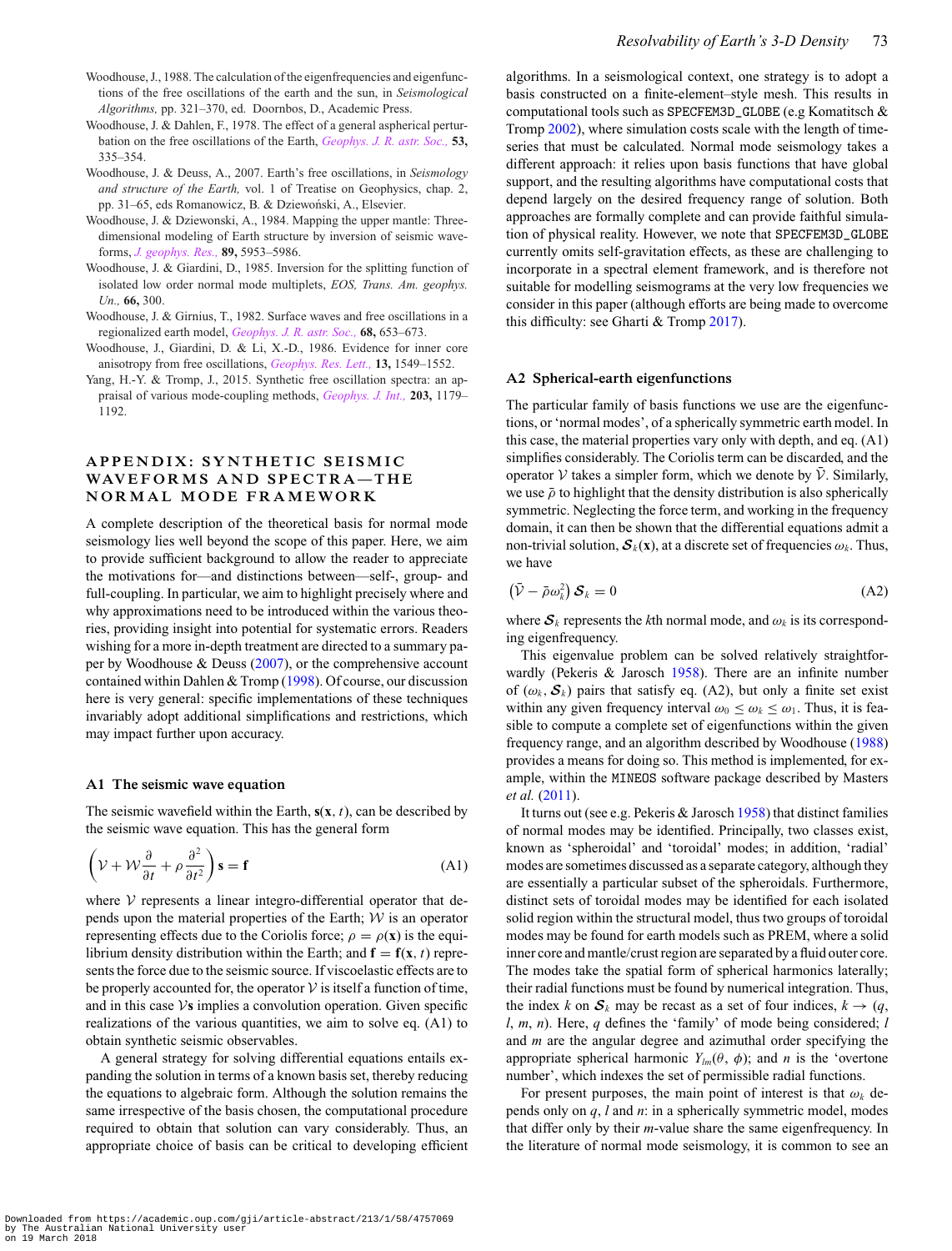individual  $(q, l, m, n)$  state described as a 'singlet'; the  $(2l + 1)$ degenerate singlets corresponding to a given (*q*, *l*, *n*) triplet are then referred to as a 'multiplet'. This triplet is often written in the form  $nq_l$ , with *q* being either *S* (in the case of spheroidal modes), or *T* (toroidals). For brevity, we will continue to make use of the index *k* within this discussion, unless there is reason to do otherwise.

## *A2.1 Completeness and orthogonality*

The eigenfunctions of a spherically symmetric model can be shown to have some important properties, which stem from the selfadjointness of the operator  $\bar{V}$ . In particular, the infinite set of  $S_k$ form a complete basis for vector fields within the earth model, and they may be shown to be orthogonal, in the sense that

$$
\int_{V} \bar{\rho}(\mathbf{x}) \mathcal{S}_{j}^{*}(\mathbf{x}) \cdot \mathcal{S}_{k}(\mathbf{x}) d^{3} \mathbf{x} = \delta_{jk}
$$
\n(A3)

where  $\delta_{jk}$  represents the Kronecker delta. Here, the integration volume *V* is the complete interior of the earth model, and an asterisk is used to denote complex conjugation.

Strictly, these properties are only proven for entirely solid models, and we ignore any complications that might arise from the existence of 'undertone modes' in the Earth's fluid outer core. These are not thought to be problematic in a seismological context, as they exist at lower frequencies than we typically consider (e.g. Rogister & Valette [2009\)](#page-14-50).

## *A2.2 Seismograms in a spherically symmetric model*

Knowledge of the spherical-earth eigenfunctions allows straightforward synthesis of the wavefield expected within a spherically symmetric body. As shown by Gilbert [\(1970\)](#page-14-51), and recounted in Woodhouse & Deuss [\(2007\)](#page-15-7), the three-component wavefield can be reduced to the form

$$
\bar{\mathbf{s}}(\mathbf{x},t) = \sum_{k} \frac{1}{\omega_k^2} E_k (1 - \exp t \omega_k t) \mathcal{S}_k(\mathbf{x})
$$
(A4)

where the real part is understood and we only consider positive times.  $E_k$  represent the modal excitations, and may be obtained by calculating certain spatial integrals of the force term  $f(x, t)$ . The process of computing seismograms by this formula is often referred to—for obvious reasons—as 'mode summation'.

In principle, the summation over *k* includes an infinite number of modes. However, we see that the dominant contribution of each mode to the seismogram lies at its eigenfrequency. Thus, if the seismogram is only required within a finite frequency band, only modes lying within that band need to be summed, and this makes the summation finite. In practice, we always work with band-limited seismic data, which is a necessary consequence of digital signal recording. If the maximum frequency present in our data set is  $\omega_{\text{max}}$ , it is straightforward—and sufficient—to compute a mode catalogue containing all modes with  $\omega_k \leq \omega_{\text{max}}$ .

## **A3 Seismograms in an aspherical earth model**

We now return to consider general, aspherical earth models, and the solution of eq. (A1). Invariably, the aspherical model will be specified as a 3-D structure superimposed upon a spherically symmetric reference model (often based on the model PREM, as de-scribed in Dziewonski & Anderson [1981\)](#page-14-20). In what follows, we assume that the  $S_k$  have been obtained using the relevant spherically

symmetric reference structure. In addition, we implicitly assume that all interfaces within the aspherical model remain concentric spheres: in other words, no topography is present, either on the free surface or on internal discontinuities (such as the core–mantle boundary). To incorporate such topography, studies have traditionally relied on first-order boundary perturbation theory (Woodhouse & Dahlen [1978;](#page-15-0) Woodhouse [1980\)](#page-14-8), which is inherently an approximation. Recently, an exact treatment of boundary perturbations has been developed by Al-Attar & Crawford [\(2016\)](#page-13-2), although this theory has yet to be fully implemented. In any case, the effects of realistic-scale topography are not likely to impact the conclusions of this paper, and need not be considered further here.

Given that the  $S_k$  form a complete basis, we can express the wavefield  $s(x, t)$  in the form

$$
\mathbf{s}(\mathbf{x},t) = \sum_{k} u_k(t) \mathcal{S}_k(\mathbf{x}), \tag{A5}
$$

where the real part is again understood.  $u_k$  represent time-varying expansion coefficients. Strictly, this is only valid if the summation includes the entire and infinite set of eigenfunctions for the spherically symmetric model. However, we note the similarity with eq. (A4), and the fact that realistic aspherical models contain only relatively weak perturbations to the spherically symmetric reference model. It therefore seems reasonable to assert that modes with eigenfrequency far in excess of  $\omega_{\text{max}}$  are unlikely to contribute within the frequency band of interest. We introduce a cut-off frequency,  $\omega_c \geq$  $\omega_{\text{max}}$ , and work with the finite set of  $S_k$  having  $\omega_k \leq \omega_c$ .

## *A3.1 Full-coupling*

In order to make use of this expansion, eq. (A5), we need to obtain expressions for the coefficients  $u_k$ . Substituting into the wave equation, eq. (A1), we find

$$
\sum_{k} (u_k \mathcal{V} \mathcal{S}_k + \dot{u}_k \mathcal{W} \mathcal{S}_k + \rho \ddot{u}_k \mathcal{S}_k) = \mathbf{f}
$$
 (A6)

and therefore, for any eigenfunction  $S_i$ , we obtain

$$
\sum_{k} \left( u_{k} \int_{V} \mathcal{S}_{j}^{*} \cdot \mathcal{V} \mathcal{S}_{k} d^{3} \mathbf{x} + \dot{u}_{k} \int_{V} \mathcal{S}_{j}^{*} \cdot \mathcal{W} \mathcal{S}_{k} d^{3} \mathbf{x} + \ddot{u}_{k} \int_{V} \rho \mathcal{S}_{j}^{*} \cdot \mathcal{S}_{k} d^{3} \mathbf{x} \right) = \int_{V} \mathcal{S}_{j}^{*} \cdot \mathbf{f} d^{3} \mathbf{x}.
$$
 (A7)

Since the sum only contains a finite number of terms corresponding to frequencies lower than  $\omega_c$ , this can equivalently be expressed as a matrix equation,

$$
\mathbf{Vu} + \mathbf{W\dot{u}} + \mathbf{P\ddot{u}} = \mathbf{q} \tag{A8}
$$

where the elements of **P**, **W**, **V** and **q** are obtained by evaluating the appropriate integrals from eq. (A7). Taking the Fourier transform allows us to eliminate the derivatives, and introduce the matrix  $M(\omega)$ , such that

$$
\left[\tilde{\mathbf{V}}(\omega) + i\omega \mathbf{W} - \omega^2 \mathbf{P}\right] \tilde{\mathbf{u}} = \mathbf{M}(\omega) \tilde{\mathbf{u}} = \tilde{\mathbf{q}} \tag{A9}
$$

where the frequency-dependence of  $\tilde{V}$  arises from the inclusion of viscoelasticity within  $V$ ; strictly, eq. (A8) involves a convolution for the first term. The elements of **M** and  $\tilde{q}$  are readily evaluated, and thus obtaining  $\tilde{u}$  is a straightforward exercise in linear algebra.

The 'full-coupling' approach involves solving eq. (A9) exactly. In reaching this point, we have introduced only one approximation: we have truncated the modal expansion at frequency  $\omega_c$ . To date, there has been little effort to investigate the errors introduced by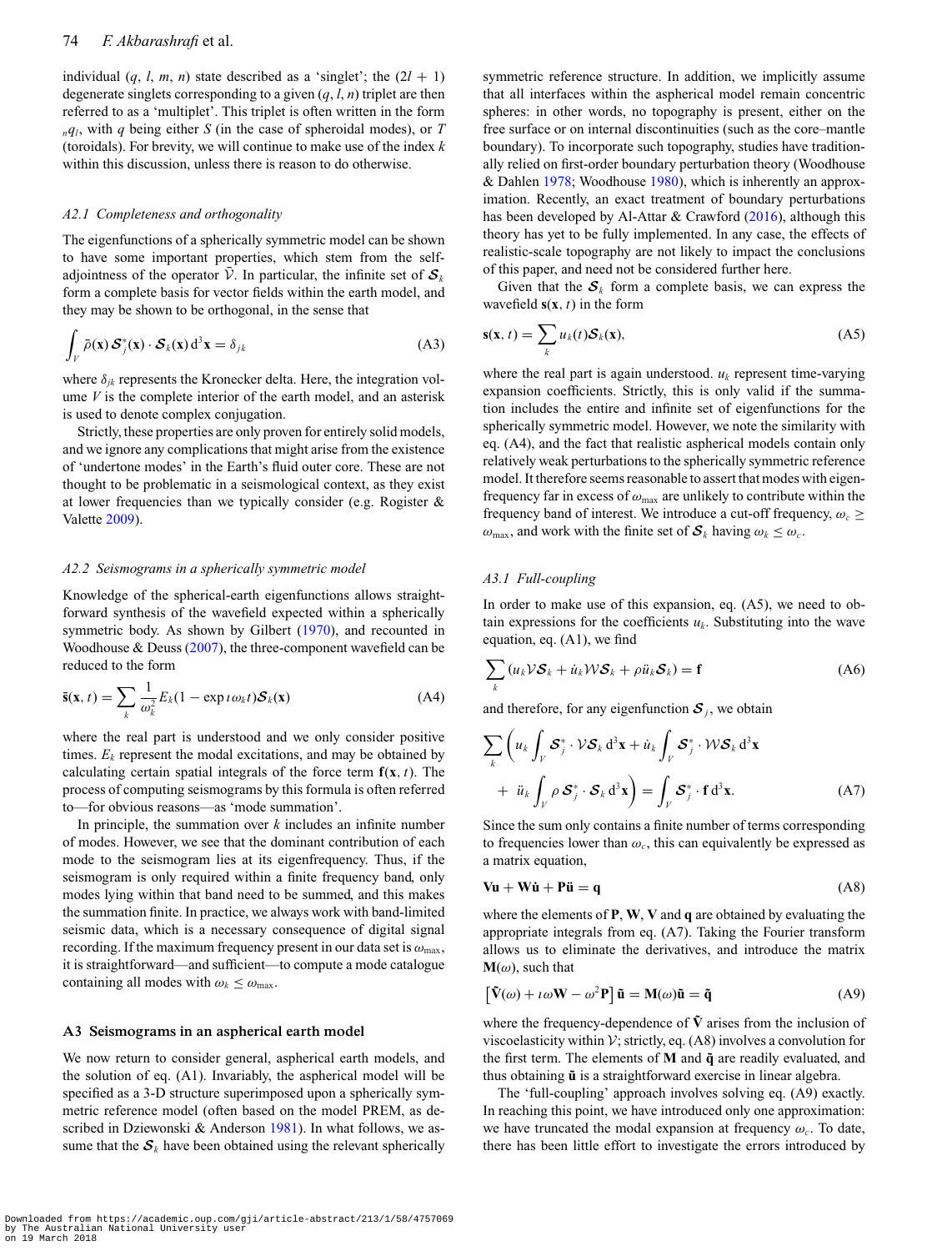this truncation, or assess how  $\omega_c$  should be chosen. Most of the existing studies that employ full-coupling assume it is sufficient to use  $\omega_c = \omega_{\text{max}}$ , but there is little experimental or theoretical justification to support this. Thus, one goal of this paper is to explore how changes to  $\omega_c$  impact the seismograms produced, and to identify where the cut-off must be placed to ensure computations are essentially exact at frequencies below  $\omega_{\text{max}}$ .

We note that a number of 'full-coupling' studies introduce additional approximations within eq. (A9)—similar to those discussed in Appendix A4, below—designed to reduce computational complexity. It has been shown that these introduce only minor errors in results (Deuss & Woodhouse [2001\)](#page-14-18). However, it is possible to avoid these simplifications, and the full-coupling calculations performed in this paper are based on solving eq. (A9) exactly. To achieve this, we adopt an iterative, preconditioned method described in Al-Attar *et al.* [\(2012\)](#page-13-0), building on earlier work by Hara *et al.* [\(1993\)](#page-14-16) and Deuss & Woodhouse [\(2004\)](#page-14-52).

# *A3.2 Self- and group-coupling*

Although solving eq. (A9) is conceptually straightforward, computational costs grow rapidly as  $\omega_c$  increases. Broadly speaking, the number of modes having  $\omega_k \leq \omega_c$  (and thus, the dimension of the system in eq. (A9)) scales proportionally with  $\omega_c^3$ ; the cost of obtaining  $\tilde{u}$  then grows as  $\omega_c^6$ . Computational costs rapidly become prohibitive, even with modern computational resources; for early studies, full-coupling was intractable. In consequence, it was necessary to identify strategies for simplifying the computational task.

Looking again at eq. (A7), we can consider how the equations behave in the absence of any aspherical structure. In this case, all the integrals vanish unless  $j = k$  and thus, in the limit of a purely spherical model, the matrix **M** has non-zero elements only along its diagonal. This leads directly to our expression for seismograms in a spherically symmetric earth, eq. (A4), as is expected. However, it also motivates the assumption—borne out by empirical evidence that for typical weakly aspherical models, **M** remains diagonally dominant. Elements lying far from the diagonal are, in general, relatively small—and in group- and self-coupling, they are therefore ignored.

In eq. (A9), a general element of **M** is defined

$$
M_{jk}(\omega) = \int_{V} \mathcal{S}_{j}^{*}(\mathbf{x}) \cdot \left[ \mathcal{V} + i \omega \mathcal{W} - \omega^{2} \rho(\mathbf{x}) \right] \mathcal{S}_{k}(\mathbf{x}) d^{3} \mathbf{x}.
$$
 (10a)

In self-coupling, this is modified by introducing the assertion that

$$
M_{jk} = M_{(q_j, l_j, n_j)(q_k, l_k, n_k)} = 0 \text{ unless } \begin{cases} q_j = q_k \\ l_j = l_k \\ n_j = n_k. \end{cases} (10b)
$$

In other words, self-coupling computes integrals using only the constituent singlets of each multiplet, and assumes that interactions between different multiplets can be entirely ignored.

In group-coupling, the multiplets are assigned to groups. We introduce  $\kappa$  to denote a given multiplet,  $\kappa = \{(q, l, m, n): m \in$ [-*l*, *l*]}. We then introduce groups, *G*, containing one or more multiplets:  $G_i = \{\kappa_1^{(i)}, \kappa_2^{(i)}, \ldots\}$ . In general, all multiplets within a group will have similar eigenfrequency, although individual authors may differ over the particular groupings adopted. Group-coupling then replaces eq. (A10b) by the assertion that

$$
M_{jk} = 0 \text{ unless } \begin{cases} (q_j, l_j, m_j, n_j) \in \mathcal{G} \\ (q_k, l_k, m_k, n_k) \in \mathcal{G} \end{cases}
$$
 (10c)

for a single group,  $G$ . Thus, some limited interactions are allowed between multiplets. However, (assuming a sensible ordering of the modes), both self- and group-coupling cause the matrix **M** to take on a block-diagonal form. Exploiting this structure allows a great reduction in the computational effort required to solve eq. (A9), at the expense, of course, of a deterioration in accuracy.

#### **A4 Normal modes in aspherical models**

Thus far, we have discussed the use of full-, group- and self-coupling to generate seismic spectra in aspherical earth models. These techniques make use of the eigenfunctions and eigenfrequencies of spherically symmetric models. However, it is also possible to compute the normal modes of general, aspherical models. One route to doing so is to adopt the same general strategy as we have already outlined: assume that the aspherical eigenfunction can be expressed in terms of the modes of a spherically symmetric reference model, and then solve for the necessary coefficients. This results in essentially the same analysis as in Appendix A3.1, except with time-invariant  $u_k$ , and no force term. One may then regard eq.  $(A9)$  as a nonlinear eigenvalue problem, which can (in principle) be solved to yield the necessary expansion coefficients.

The procedure is computationally challenging, limiting its range of application, especially in early studies. To simplify matters, we can make the same assumption as in self-coupling: that integrals of the form  $\int_V \mathcal{S}_i^*(\mathbf{x}) \cdot \mathcal{A}(\omega) \mathcal{S}_j(\mathbf{x}) d^3\mathbf{x}$  are only non-zero when the singlets  $S_i$  and  $S_j$  correspond to the same multiplet. This allows the eigenvalue problem of eq. (A9) to be decomposed into a sequence of independent calculations, one for each multiplet.

Furthermore, a perturbation-theory approach may be used to approximate the nonlinear eigenvalue problem as one in standard form. Given the orthogonality relationship, eq. (A3), we can write  $P = I + P_1$ , where **I** is an identity matrix and  $P_1$  is the part arising only from the aspherical density structure (i.e.  $\rho - \bar{\rho}$ ). We then assume that  **can be expanded around a reference eigenfrequency** of the multiplet,  $\omega_0$ , such that (*cf.* eq. A9)

$$
\mathbf{M}(\omega) \approx \mathbf{\tilde{V}}^{(\kappa\kappa)}(\omega_0) + i\omega_0 \mathbf{W}^{(\kappa\kappa)} - \omega_0^2 \mathbf{P}_1^{(\kappa\kappa)} - \omega^2 \mathbf{I}
$$
 (A11)

where the superscript  $(\kappa \kappa)$  is used to emphasize that each multiplet is being treated independently. This approximation relies on the assumption that  $|\omega - \omega_0|$  is small, and that the earth model is dominated by spherical structure, allowing various additional terms involving **P**<sub>1</sub>, **W** and  $\partial \tilde{V}/\partial \omega$  can be neglected. It is common to introduce a 'splitting matrix',  $\mathbf{H} = \tilde{\mathbf{V}}(\omega_0) + i \omega_0 \mathbf{W} - \omega_0^2 \mathbf{P}_1$ , allowing eq. (A9) to be written in the form

$$
\left(\mathbf{H}^{(\kappa\kappa)} - \omega^2 \mathbf{I}\right) \tilde{\mathbf{u}}^{(\kappa\kappa)} = \tilde{\mathbf{q}}.\tag{A12}
$$

Thus, the contribution of each multiplet to spectra—within the self-coupling approximation—is then found by diagonalizing the  $(2l + 1) \times (2l + 1)$  matrix **H**. The  $(2l + 1)$  constituent singlets within the multiplet each contribute at a slightly different eigenfrequency, removing the degeneracy seen in spherically symmetric models. Thus, the spectral contribution of each multiplet becomes a set of  $(2l + 1)$  closely spaced—but distinct—peaks. This phenomenon is known as 'splitting'. In practice, the resolution of spectral measurements may not allow individual singlets to be distinguished, but the overall shape of the peak corresponding to each multiplet depends upon the splitting, and thus upon the detailed properties of the Earth model. In the time domain, the contribution of the multiplet to seismograms can be written in the form

$$
\mathbf{s}^{(\kappa\kappa)}(\mathbf{x},t) = \mathbf{r}(\mathbf{x}) \cdot \exp\left(t\mathbf{H}^{(\kappa\kappa)}t\right) \cdot \mathbf{v}
$$
 (A13)